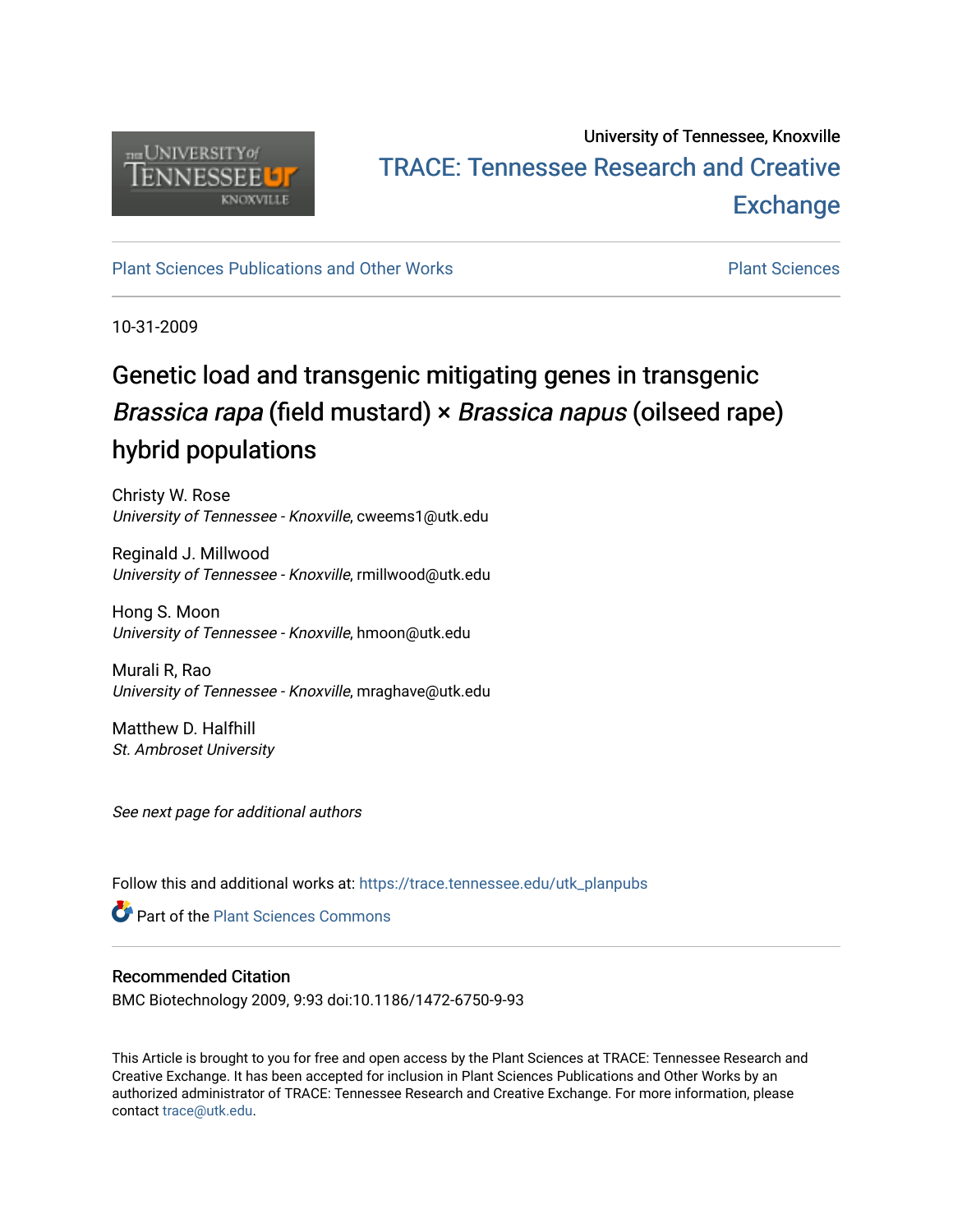#### Authors

Christy W. Rose; Reginald J. Millwood; Hong S. Moon; Murali R, Rao; Matthew D. Halfhill; Paul L. Raymer; Suzanne I. Warwick; Hani Al-Ahmad; Jonathan Gressel; and Neal C. Stewart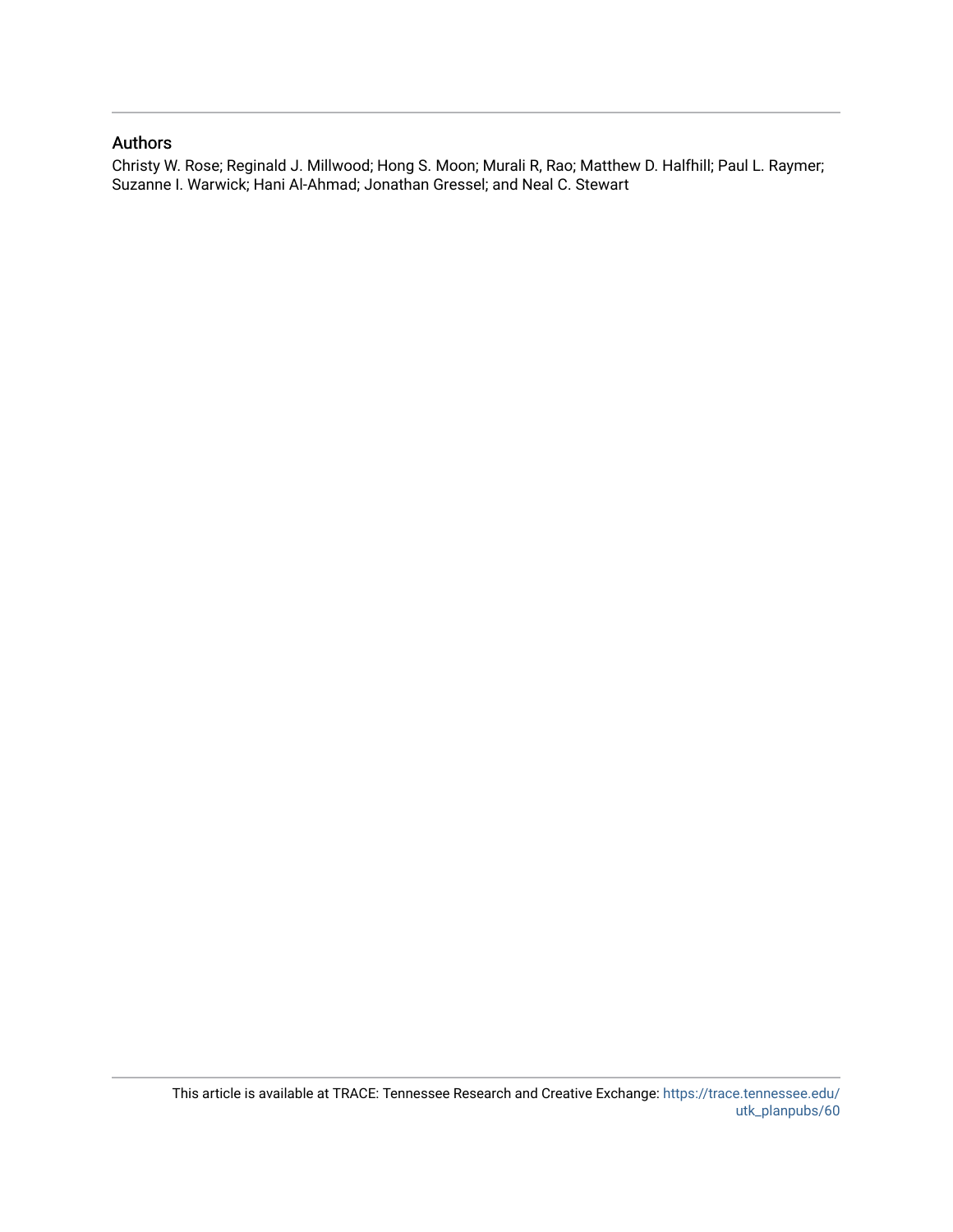### Research article **[Open Access](http://www.biomedcentral.com/info/about/charter/)**

## **Genetic load and transgenic mitigating genes in transgenic** *Brassica rapa* **(field mustard) ×** *Brassica napus* **(oilseed rape) hybrid populations**

Christy W Rose<sup>1</sup>, Reginald J Millwood<sup>1</sup>, Hong S Moon<sup>1</sup>, Murali R Rao<sup>1</sup>, Matthew D Halfhill<sup>1,2</sup>, Paul L Raymer<sup>3</sup>, Suzanne I Warwick<sup>4</sup>, Hani Al-Ahmad<sup>1,5,6</sup>, Jonathan Gressel<sup>6</sup> and C Neal Stewart Jr<sup>\*1</sup>

Address: 1Department of Plant Sciences, University of Tennessee, Knoxville, TN 37966 USA, 2Department of Biology, St. Ambrose University, Davenport, IA 52803 USA, 3Department of Crop and Soil Sciences, University of Georgia, 1109 Experiment Street, Georgia Station, Griffin, GA 30223 USA, 4Agriculture and Agri-food Canada, Eastern Cereal and Oilseeds Research Centre, Ottawa, Ontario K1A 0C6, Canada, 5Department of Biology & Biotechnology, An-Najah National University Nablus, Palestine and 6Department of Plant Sciences, Weizmann Institute of Science, Rehovot 76100, Israel

Email: Christy W Rose - cweems1@utk.edu; Reginald J Millwood - rmillwood@utk.edu; Hong S Moon - hmoon@utk.edu; Murali R Rao - mraghave@utk.edu; Matthew D Halfhill - halfhillmatthewd@sau.edu; Paul L Raymer - paulraymer@gmail.com; Suzanne I Warwick - warwicks@agr.gc.ca; Hani Al-Ahmad - hani.alahmad@gmail.com; Jonathan Gressel - Jonathan.Gressel@weizmann.ac.il; C Neal Stewart\* - nealstewart@utk.edu

\* Corresponding author

Published: 31 October 2009

*BMC Biotechnology* 2009, **9**:93 doi:10.1186/1472-6750-9-93

Received: 11 May 2009 Accepted: 31 October 2009

[This article is available from: http://www.biomedcentral.com/1472-6750/9/93](http://www.biomedcentral.com/1472-6750/9/93)

© 2009 Rose et al; licensee BioMed Central Ltd.

This is an Open Access article distributed under the terms of the Creative Commons Attribution License [\(http://creativecommons.org/licenses/by/2.0\)](http://creativecommons.org/licenses/by/2.0), which permits unrestricted use, distribution, and reproduction in any medium, provided the original work is properly cited.

#### **Abstract**

**Background:** One theoretical explanation for the relatively poor performance of *Brassica rapa* (weed) × *Brassica napus* (crop) transgenic hybrids suggests that hybridization imparts a negative genetic load. Consequently, in hybrids genetic load could overshadow any benefits of fitness enhancing transgenes and become the limiting factor in transgenic hybrid persistence. Two types of genetic load were analyzed in this study: random/linkage-derived genetic load, and directly incorporated genetic load using a transgenic mitigation (TM) strategy. In order to measure the effects of random genetic load, hybrid productivity (seed yield and biomass) was correlated with crop- and weed-specific AFLP genomic markers. This portion of the study was designed to answer whether or not weed  $\times$  transgenic crop hybrids possessing more crop genes were less competitive than hybrids containing fewer crop genes. The effects of directly incorporated genetic load (TM) were analyzed through transgene persistence data. TM strategies are proposed to decrease transgene persistence if gene flow and subsequent transgene introgression to a wild host were to occur.

**Results:** In the absence of interspecific competition, transgenic weed × crop hybrids benefited from having more crop-specific alleles. There was a positive correlation between performance and number of *B. napus* crop-specific AFLP markers [seed yield vs. marker number (r = 0.54, P = 0.0003) and vegetative dry biomass vs. marker number ( $r = 0.44$ ,  $P = 0.005$ )]. However under interspecific competition with wheat or more weed-like conditions (i.e. representing a situation where hybrid plants emerge as volunteer weeds in subsequent cropping systems), there was a positive correlation between the number of *B. rapa* weed-specific AFLP markers and seed yield (r  $= 0.70$ , P = 0.0001), although no such correlation was detected for vegetative biomass. When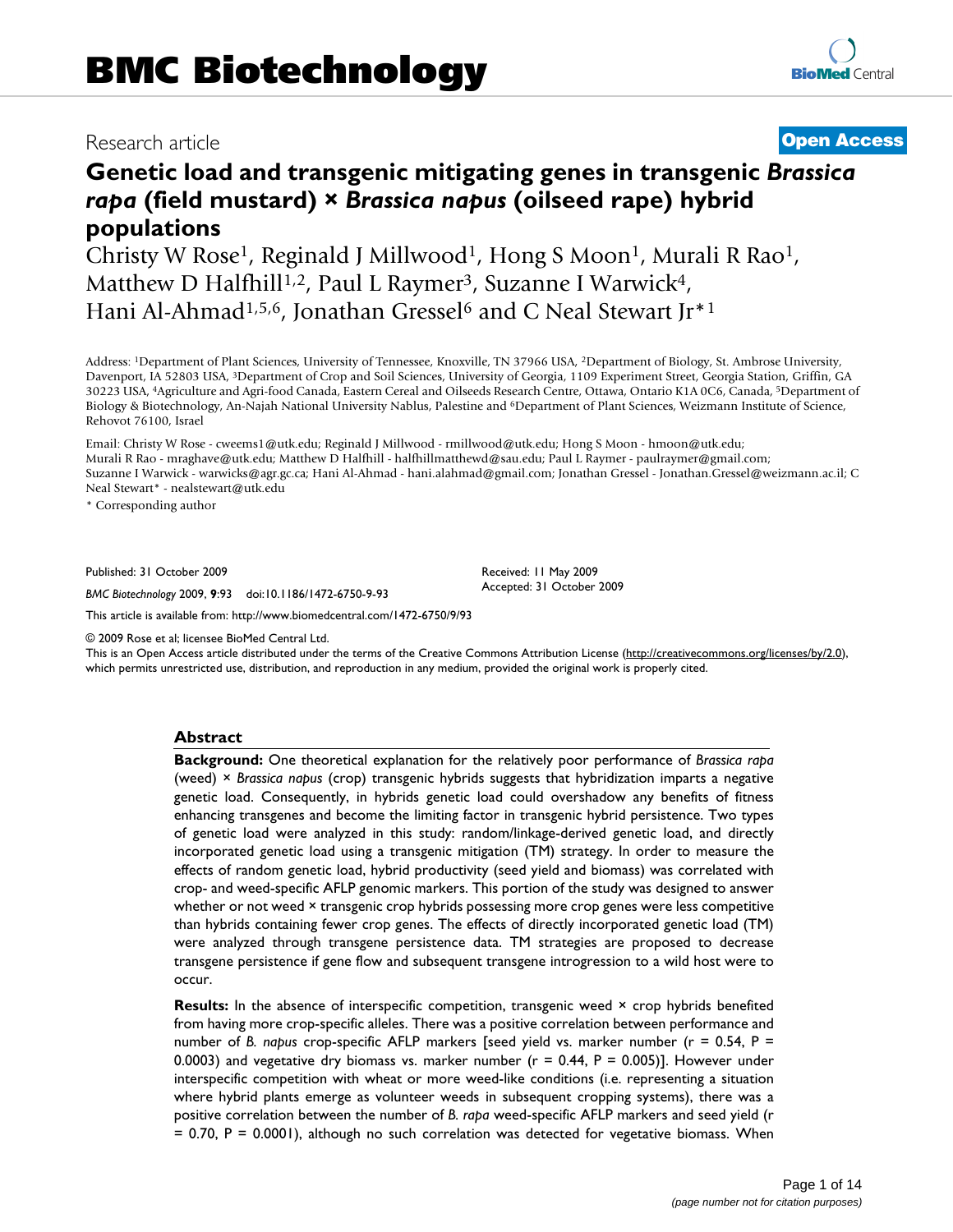genetic load was directly incorporated into the hybrid genome, by inserting a fitness-mitigating dwarfing gene that that is beneficial for crops but deleterious for weeds (a transgene mitigation measure), there was a dramatic decrease in the number of transgenic hybrid progeny persisting in the population.

**Conclusion:** The effects of genetic load of crop and in some situations, weed alleles might be beneficial under certain environmental conditions. However, when genetic load was directly incorporated into transgenic events, e.g., using a TM construct, the number of transgenic hybrids and persistence in weedy genomic backgrounds was significantly decreased.

#### **Background**

Over the past dozen years, a number of crops, such as soybean, maize, rice, cotton and canola, have been genetically engineered to contain a variety of fitness enhancing transgenes. Some of these transgenes can increase a crop's defenses by conferring resistance to a number of diseases, herbicides, abiotic stresses, and yield reducing herbivores [1]. Consequently, there are environmental and regulatory concerns about the adventitious presence of transgenes, especially with regards to hybridization and introgression into weedy relatives [2]. Specifically, could the introgression of fitness-enhancing transgenes result in new hard-to-manage, weedy or invasive biotypes possessing competitive advantages such as herbicide resistance, drought and salt tolerance, or pathogen and insect resistance? If this were to occur, these hybrids could potentially disrupt agricultural and non-agricultural systems [2-16].

Transgene introgression and competition has been studied in many weed × crop systems including *Brassica rapa* (field mustard) × *Brassica napus* (canola). Halfhill et al. (2005) analyzed the fitness of four *B. rapa* × transgenic *B. napus* backcrossed transgenic hybrid lines that originated from a single transgenic event. They found that the average vegetative growth and nitrogen use efficiency of the transgenic hybrids were lower than the wild-type *B. rapa* parent indicating that the transgenic *Brassica* hybrids would likely be less fit in an agronomic setting. They concluded that the observed decrease in fitness could be the result of species or hybridization effects, initial transgene insertion loci (position effects), ecological conditions, and/or linkage-derived genetic load [\[6\]](#page-14-0). Linkage-disequilibrium or genetic load could be one of the main causes of fitness depression witnessed in hybrid and backcrossed generations [[6](#page-14-0)]. Until now, the specific effects of linkagederived genetic load have not been empirically tested under agronomic conditions.

Muller [17] first described genetic load as the total amount of deleterious mutations in the genome of an organism. Since then, genetic load has been studied in the contexts of population and conservation genetics, but not in regards to transgenic plants. Here we define genetic load as the unfavorable consequences of hitchhiking crop or domestication alleles (i.e. crop alleles linked to transgenes) as they become introgressed into a weedy genome [2[,6,](#page-14-0)18[-21](#page-14-1)]. Crops have traditionally been bred and selected for domestication traits, such as lack of seed dormancy, reduced seed dispersal, and non-shattering pods, apical dominance, homogenous fruit ripening, reduced competitive ability, and loss of self-incompatibility [2]. In contrast, weeds have been selected for "weediness" traits that are the counterpoint for the crop traits listed above [22]. Therefore, it follows that the incorporation of crop alleles into weedy genetic backgrounds would be disadvantageous for weedy recipients [2,[6](#page-14-0),22].

The purpose of this study was two-fold. The first objective was to test the hypothesis that genetic load could have a negative effect on introgression and transgene persistence. Specifically, that hybrid inferiority in *B. rapa × B. napus* populations could be caused by the genetic load of crop alleles that are inadvertently transferred with the transgene into the genome of the weed host. By measuring *Brassica* hybrid and parental productivity (seed yield and biomass), under competitive (grown with a wheat crop) and non-competitive field conditions, the first objective was designed to assess the fitness consequences of genetic load in different competitive environments. These fitness data were then correlated with genetic load, as assessed by number of amplified fragment length polymorphism (AFLP) markers specific to the crop parent (*B. napus*) and to the weed parent (*B. rapa*), to determine whether weed × crop hybrids with more crop genes were less competitive than hybrids containing fewer crop genes. Our hypothesis was that hybrids possessing more *B. napus*-specific AFLP markers would be less fit under both competitive and non-competitive conditions.

The second objective of this study was to analyze the advantages of utilizing a transgenic-mitigation (TM) strategy (engineered genetic load) to reduce the number or frequency of transgenic progeny under field conditions. A number of gene flow prevention models have been proposed in the literature [15,23]. These include: use of buffer zones or barrier crops to block or hinder pollen flow [24], production of male-sterile crop plants to prevent pollen flow [25], insertion of gene-deletor constructs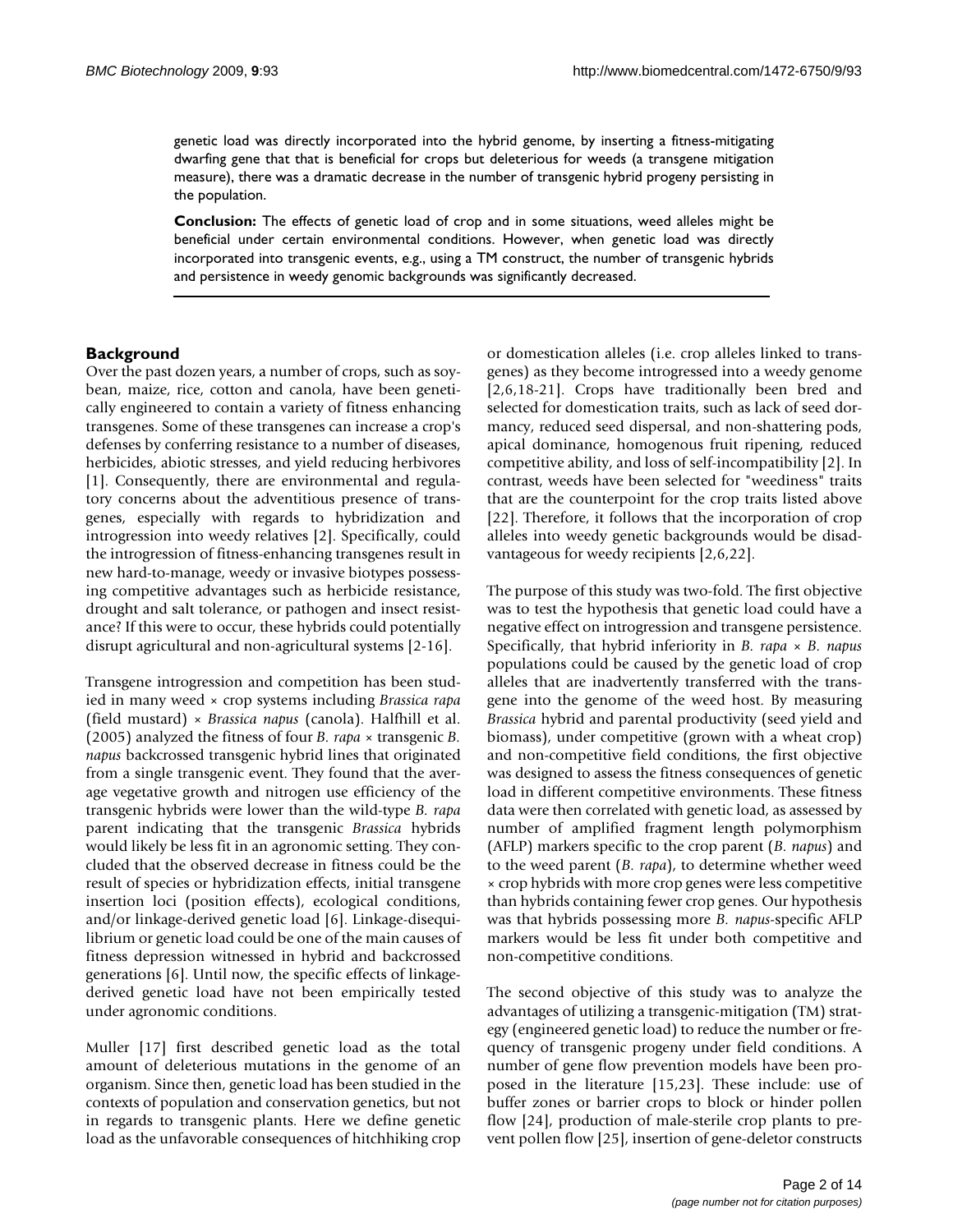(recombinase system that would excise transgenes from pollen grains) [26], insertion of transgenes in "safe" integration sites or areas that are less likely to be transferred during homologous recombination, thereby inhibiting the transgene from being transferred to subsequent generations [27], insertion of transgenes into the maternally inherited plastid genomes [23,28,29], and TM strategies [16,30-34]. Of these proposed strategies, TM is a focal point of this study.

Our hypotheses was that direct incorporation of engineered genetic load via TM, would be a stronger mitigator of transgene persistence than random transgene-sitemediated genetic load, which can easily undergo trait segregation in surviving offspring. This is a follow-up field study from greenhouse and shade-house experiments that demonstrated that the above TM strategy was effective in limiting seed production and thereby mitigating transgene flow from *B. napus* to *B. rapa* [[33,](#page-15-0)34]. We chose the  $BC<sub>1</sub>/F<sub>2</sub>$  generation since it is the first generation towards introgression in which genetic segregation is expected to vary among transgenic events.

Transgene mitigation is made possible by fusing or linking agronomically beneficial transgenes (i.e. a gene conferring herbicide, insect, or disease-resistance) with transgenes that would decrease the fitness of the weed host, hence inhibiting the persistence of the TM construct. These same weed-mitigating genes are either positive or neutral for the crop [30,35]. The mitigating gene used in this study was the Δ*gai* (gibberellic acid insensitive) gene. This gene confers a dwarf phenotype, a principal trait of the Green Revolution. Incorporation of this gene has been shown to increase crop biomass and seed yield, but render weeds less competitive [\[33](#page-15-0),36]. The fitness consequences of this engineered genetic load was also estimated in the present study from *Brassica* hybrid and parental seed yield and above-ground dry biomass measures, under competitive (grown with a wheat crop) and non-competitive field conditions. It was hypothesized that TM would be able to eliminate the persistence of transgenes in progeny and derivative populations, or keep them at exceedingly low frequencies if gene flow and subsequent transgene introgression were to occur.

#### **Results**

#### *Genetic load study*

#### *Productivity data: no competition*

When lacking competition, from wheat or weeds, nontransgenic *B. napus* out-performed *B. rapa* and the three hybrid lines (Figures 1A and 1C). The GT5 hybrid line had significantly (P < 0.01) higher seed biomass than *B. rapa*. The other hybrid lines, GT1 and GT9, were significantly less fit (P < 0.01) than *B. rapa*. The same pattern was observed for vegetative dry mass. Regardless of treatment

or line, there was a strong correlation between biomass and seed yield ( $r = 0.83$ ,  $P < 0.0001$ ) (data not shown).

#### *Productivity data: competition with wheat*

When the two non-transgenic parental lines and three GT hybrid lines were grown in competition with wheat, *B. rapa* produced the most, and *B. napus* and GT9, the fewest seeds (Figure 1D). There were no statistical differences between the GT1 and GT5 hybrid lines for seed production. The GT9 line produced significantly  $(P < 0.01)$  fewer seeds than the other hybrid lines and was not significantly different that *B. napus*. However, all of the hybrid lines produced significantly (P < 0.01) fewer seeds than *B. rapa* (Figure 1D) under competitive conditions. Two of the hybrid lines had lower biomass than *B. rapa*, whereas the GT5 hybrid line produced as much biomass as *B. rapa* in competition with wheat (Figure 1B). No statistical differences were observed between non-transgenic *B. napus and* GT1 and GT9 hybrid lines when they were grown in competition with wheat (Figure 1B). The effect of *Brassica* competition on wheat productivity differed among lines, but overall, no significant difference was observed between wheat growth in the absence of *Brassica* competition vs. the presence of *Brassica* competition under the specific conditions of this experiment (data not shown).

#### *AFLP marker analysis*

The five selective primer sets used [18] resulted in a total of 136 *B. napus-*specific markers. A marker was considered *B. napus-*specific if it was present in the bulked *B. napus* sample and absent in the bulked *B. rapa* sample. The five selective primer sets also resulted in 95 *B. rapa-*specific markers. A marker was considered *B. rapa-*specific if it was present in the bulked *B. rapa* sample and absent in the bulked *B. napus* sample. As the *B. rapa-*specific markers were absent in the *B. napus* crop, they can be considered markers of weediness, the more present, the weedier the hybrid or segregant.

The number of *B. napus-* and *B. rapa-*specific AFLP markers differed among the GT hybrids and treatments (competition with wheat vs. no-competition with wheat)  $(P >$ 0.0001) (Figure 2). In the absence of interspecific competition, GT9 hybrids had significantly more *B. rapa* markers and significantly fewer *B. napus* markers than the other lines. However, when GT9 hybrids were grown in competition with wheat, GT9 had significantly more *B. napus* markers (actually not different than GT1) and significantly fewer *B. rapa* markers than the other lines in the competition treatment. In contrast, more *B. rapa* markers were measured in the GT1 hybrids grown in competition with wheat than in GT1 hybrids grown under no competition, while no differences were seen in *B. napus* markers for either of the treatments. Thus, GT1 and GT9 and different patterns of response to competition with regards of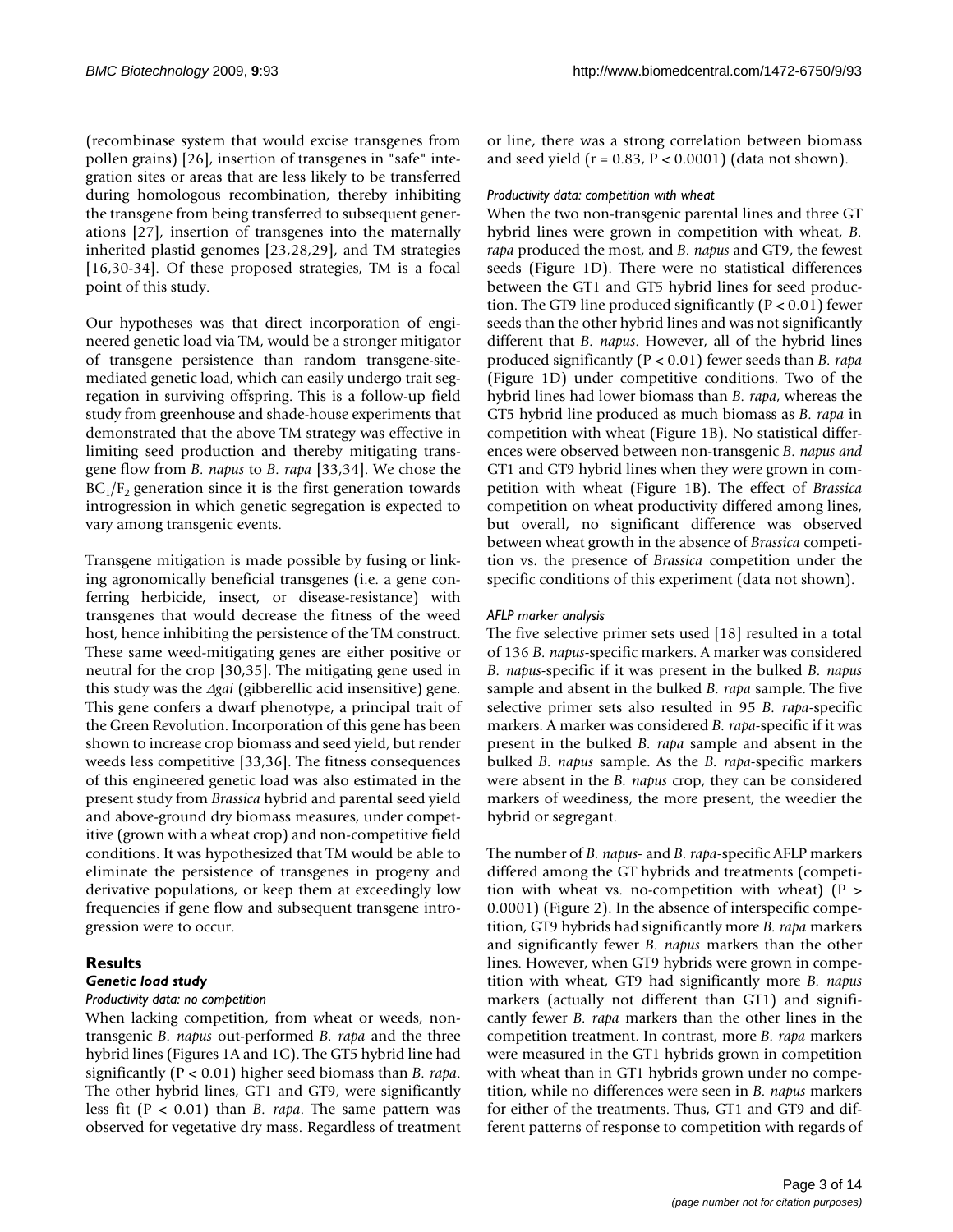

**Genetic Load Study: Productivity**. Average vegetative dry weight and seed yield (2e +4 = 20,000 seeds, 1e + 5 = 100,000 seeds, etc.) of non-transgenic *Brassica napus* (BN), *Brassica rapa* (BR) and transgenic BC1/F2 hybrid lines (GT1, GT5 and GT9) grown under non-competitive **(A and C)** and competitive field conditions **(B and D)**. Columns with the same letter do not differ statistically (P < 0.0001). Error bars represent ± standard error of the means. Note that different Y-axis scales are used among figure panels.

genomic constitution. In the GT5 line, there were no significant differences between the number or type of marker in either of the growing conditions (Figure 2). Even though significant differences were observed for the markers and lines under different competitive conditions, correlations were only observed between markers and productivity data for the GT1 hybrids (see below).

#### B. napus *AFLP marker correlation with productivity*

Our hypothesis that hybrids containing more *B. napus* crop alleles or genetic load would be less competitive than weedy species can be conditionally rejected, but only in the case where there is no interspecific competition (Table 1). There was an overall moderate positive correlation between the number of *B. napus-*specific AFLP markers and seed yield and vegetative biomass under non-competitive conditions: for seed yield vs. marker number ( $r = 0.5$ , P < 0.0003) (Figure 3A) and vegetative dry biomass vs. marker number ( $r = 0.4$ ,  $P < 0.005$  (Figure 3B). The statistical significance can be accounted for by GT1 hybrids (Table 1). No correlations were observed for the other events. When the GT hybrids were grown in competition with wheat, there were no significant correlations between the number of *B. napus* crop markers and seed yield, vegetative dry biomass or with wheat vegetative dry biomass (Table 1). In addition, no correlations between *B. napus* markers and wheat vegetative dry biomass existed for any of the hybrid lines (Table 1).

#### B. rapa *AFLP marker correlation with productivity*

There were no correlations between the number of *B. rapa* specific AFLP markers and the productivity of the GT hybrids grown alone, i.e., in the absence of interspecific competition (Table 1). Conversely, under competitive conditions (i.e. when the hybrids were grown amongst wheat), there were strong positive correlations between *B. rapa* weediness markers and seed yield but only for the GT1 hybrids. In the GT1 line, the correlations between *B.*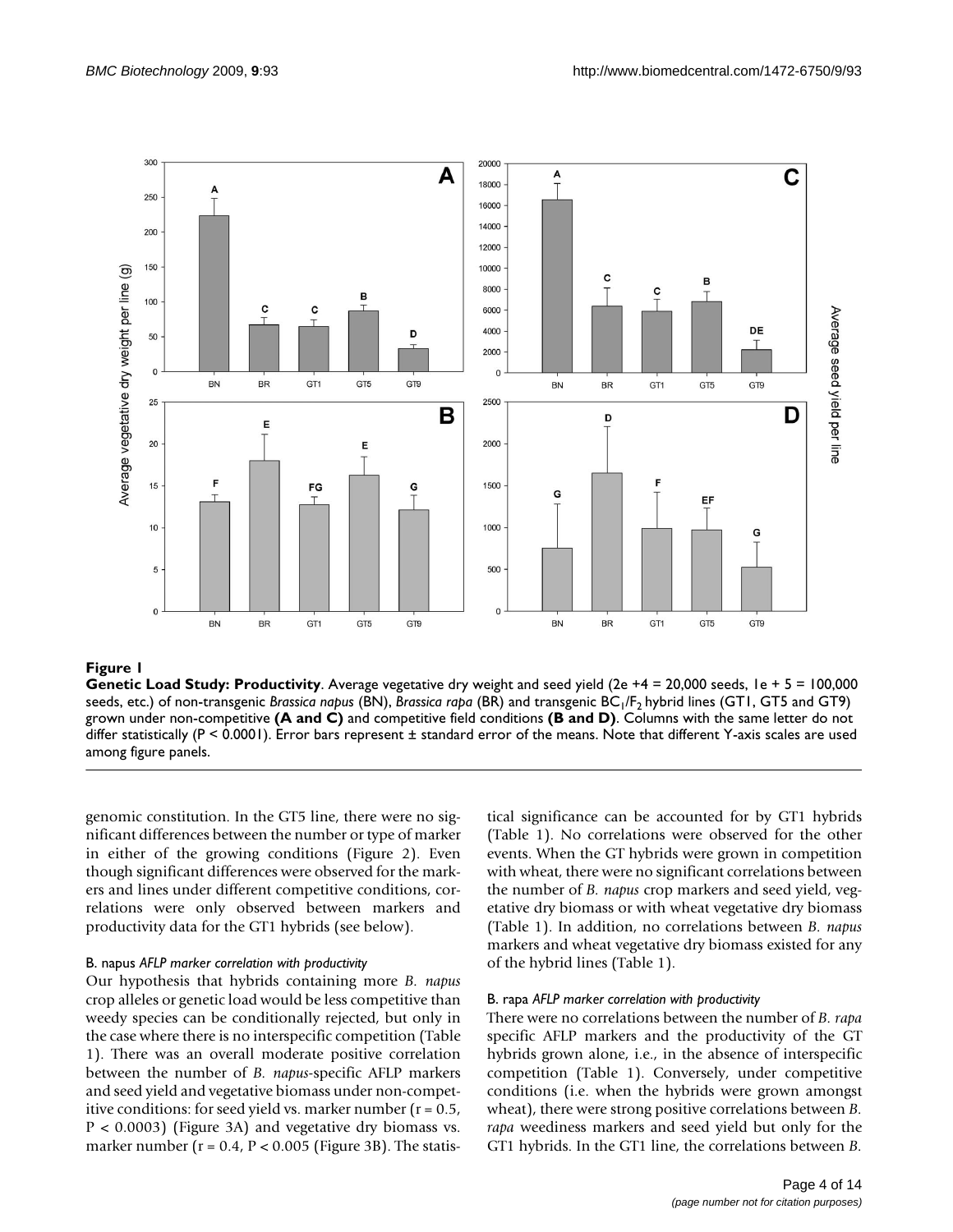

**Genetic Load Study: AFLP Markers**. **(A)** Average number of *Brassica napus* crop-specific- and **(B)** Average number of *Brassica rapa* weed-specific AFLP markers in the transgenic  $BC_1/F_2$  hybrid (GT1, GT5, GT9) populations as a result of being grown under non-competitive (no-wheat competition plots) (black columns) and interspecific competitive conditions (lines grown in wheat plots) (gray columns). Columns with the same letter do not differ statistically (P < 0.0001). Error bars represent ± standard error of the means.

*rapa* markers under competitive conditions were slightly higher than those for the *B. napus* markers under no competition: seed yield vs. marker ( $r = 0.8$ ,  $P < 0.0002$ ) (Figure 4). Overall, the correlations between the number of *B. rapa* markers and seed yield under competitive conditions were significant ( $r = 0.7$ ,  $P < 0.0001$ ). No correlations were observed in the GT5 and GT9 hybrid lines with respect to the *B. rapa* markers and seed yield or vegetative dry biomass. In addition, no correlations between *B. rapa* markers and wheat vegetative dry biomass existed for any of the hybrid lines (Table 1).

#### *Transgenic-mitigation study*

#### *Productivity data*

For the TM study, we analyzed populations of non-transgenic *B. napus* and *B. rapa*, a transgenic homozygous TM [TM(H)] *B. napus* population and transgenic segregating populations of  $BC_1/F_2$  hybrids [GT1, GT5, GT9 and TM(B)]. The GT hybrids used in the TM study were the same lines that were analyzed in the genetic load study, whereas the  $TM(H)$  and the  $TM(B)$  lines were unique the TM study. When grown in competition with wheat, the non-transgenic *B. napus* and *B*. *rapa* plants reached heights of 130-160 cm at plant maturity (5 months after planting) whereas the homozygous TM *B. napus* plants [TM(H)] were only 40-60 cm at plant maturity. At the time of harvest (early June), the siliques on all of the non-transgenic and hybrid plants were completely mature and ready to shatter, while the siliques on the TM(H) plants (under competitive and non-competitive conditions) were still green-to-yellow and maturing. Throughout the field season, it was observed that the TM(H) line had delayed emergence, reduced height, and delayed flowering. However, based on productivity data, when grown alone, the TM(H) populations performed as well as their non-transgenic crop counterpart (*B. napus*), indicating that dwarfing could potentially be utilized in true cropping systems without any yield penalties (Figure 5A and 5C). These results are congruent with those of Al-Ahmad et al. (2006a).

When populations of transgenic and non-transgenic segregants of the GT and TM hybrid lines were grown in the absence of competition with wheat, significant ( $P < 0.01$ ) differences in biomass and seed yield were observed (Figure 5A and 5C), however, all hybrid lines [GT1, GT5, GT9 and TM(B)] performed similarly to *B. rapa* in the absence of competition. In contrast under competitive conditions, there were no statistical differences observed for vegetative biomass (Figure 5B) or seed yield (Figure 5D) for any of the hybrid lines, but there was a great deal of endogenous variation among data in the competition experiment.

#### *Transgene persistence data*

After one field season of natural hybridization among individuals of a hybrid line, the progeny from the  $BC_1/F_2$ hybrid lines was comprised of  $BC_2$  and  $F_3$  individuals. Transgenic segregation ratios in the progeny populations differed among the GT and TM lines (Table 2). The frequencies of transgenic individuals decreased in all GT and TM hybrid progeny populations after one field season. The frequencies of transgenic individuals in these populations differed among lines and under interspecific and intraspecific competitive conditions ( $P > 0.0001$ ). The proportion of transgenic individuals in the progeny populations of the GT1, GT5, GT9 and TM  $BC<sub>1</sub>/F<sub>2</sub>$  hybrid lines were the same for both non- and competitive conditions (Table 2). However, there was a significant difference observed for the TM(H) line. The progeny population of the TM(H) line grown in competition with wheat had fewer transgenic individuals than that grown in the absence of interspecific competition (Table 2). The green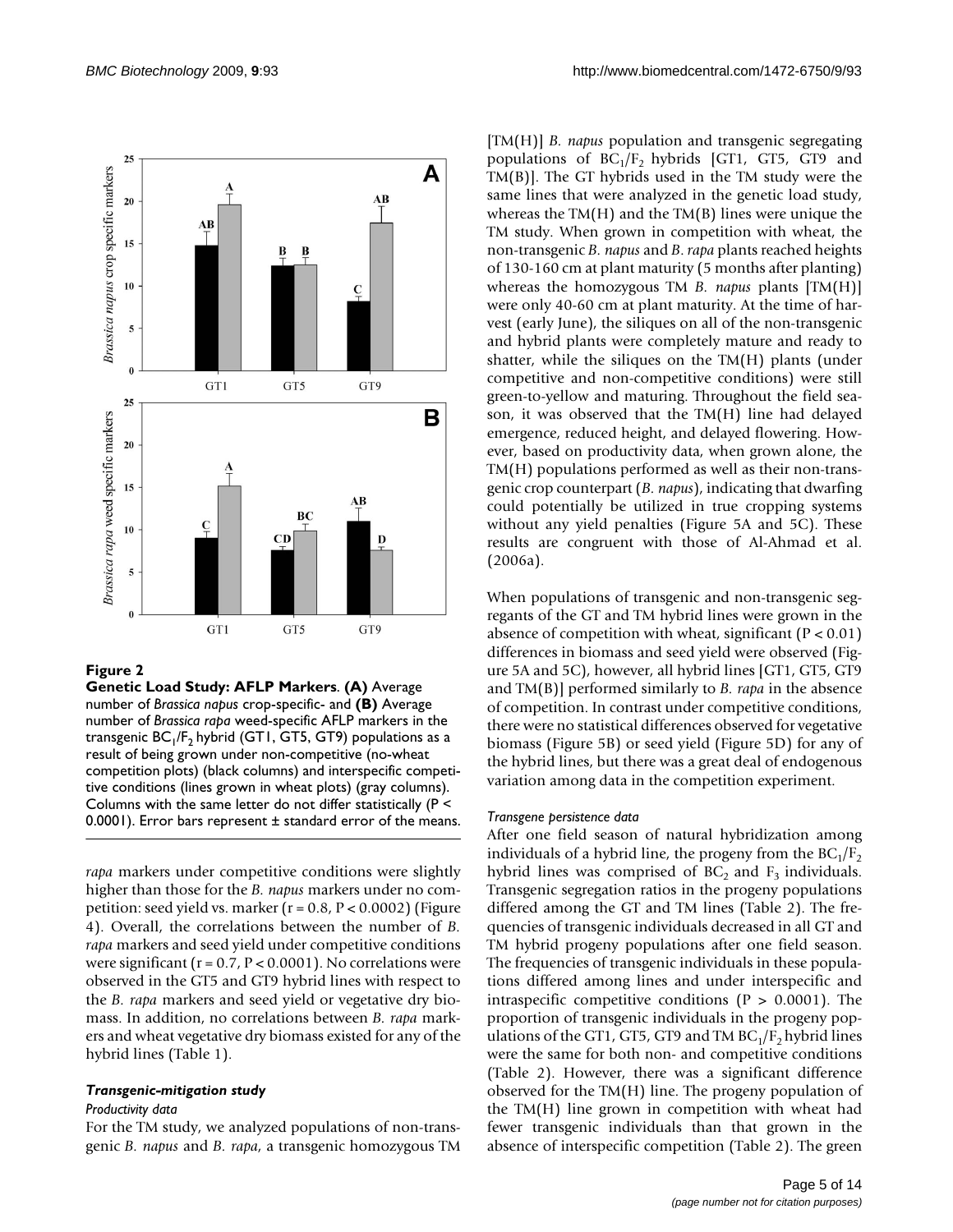**Table 1: Genetic load study: correlation analysis between** *Brassica napus* **and** *Brassica rapa* **AFLP genomic markers and hybrid productivity.** 

|                        |                   | <b>No Competition</b>     | <b>Competition</b> |                           |                      |  |
|------------------------|-------------------|---------------------------|--------------------|---------------------------|----------------------|--|
| Line $(BC_1/F_2)$      | <b>Seed Yield</b> | <b>Vegetative Biomass</b> | <b>Seed Yield</b>  | <b>Vegetative Biomass</b> | <b>Wheat Biomass</b> |  |
| <b>GTI</b>             | $0.6*$            | $0.7*$                    | $-0.2$             | $-0.4$                    | 0.2                  |  |
| GT5                    | 0.4               | 0.4                       | 0.3                | 0.4                       | $-0.1$               |  |
| GT <sub>9</sub><br>0.1 |                   | $-0.01$                   | $-0.5$             | $-0.4$                    | 0.1                  |  |
| <b>Global Analysis</b> | $0.5*$            | $0.4*$                    | 0.1                | 0.1                       | 0.1                  |  |

**Correlation results between** *Brassica rapa* **weed-specific AFLP markers and hybrid productivity**

|                        |                   | <b>No Competition</b>     | <b>Competition</b> |                           |                      |  |
|------------------------|-------------------|---------------------------|--------------------|---------------------------|----------------------|--|
| Line $(BC_1/F_2)$      | <b>Seed Yield</b> | <b>Vegetative Biomass</b> | <b>Seed Yield</b>  | <b>Vegetative Biomass</b> | <b>Wheat Biomass</b> |  |
| <b>GTI</b>             | 0.4               | 0.4                       | $0.8*$             | $-0.2$                    | 0.2                  |  |
| GT5                    | 0.4               | 0.4                       | 0.4                | $-0.1$                    | $-0.1$               |  |
| GT <sub>9</sub>        | 0.3               | $-0.1$                    | 0.3                | 0.1                       | 0.1                  |  |
| <b>Global Analysis</b> | 0.1               | 0.1                       | $0.7*$             | -0. I                     | 0.1                  |  |

\* Denotes significant results (P < 0.01)

The numeric values represent Pearson correlation coefficients (r).

Hybrids were grown in the presence and absence of interspecific competition with wheat.



#### Figure 3

**Genetic Load Study: Productivity and** *B. napus***-specific AFLP markers Correlation**. Correlation analysis between **(A)** seed yield (A) (global analysis: r = 0.54, P > 0.0003), **(B)** vegetative dry weight per plant (global analysis: r = 0.44, P > 0.0046), and *B. napus*-specific AFLP markers under non-competitive conditions. Each data point represents an individual plant from the transgenic  $BC_1/F_2$  hybrid (GT1, GT5, GT9) populations.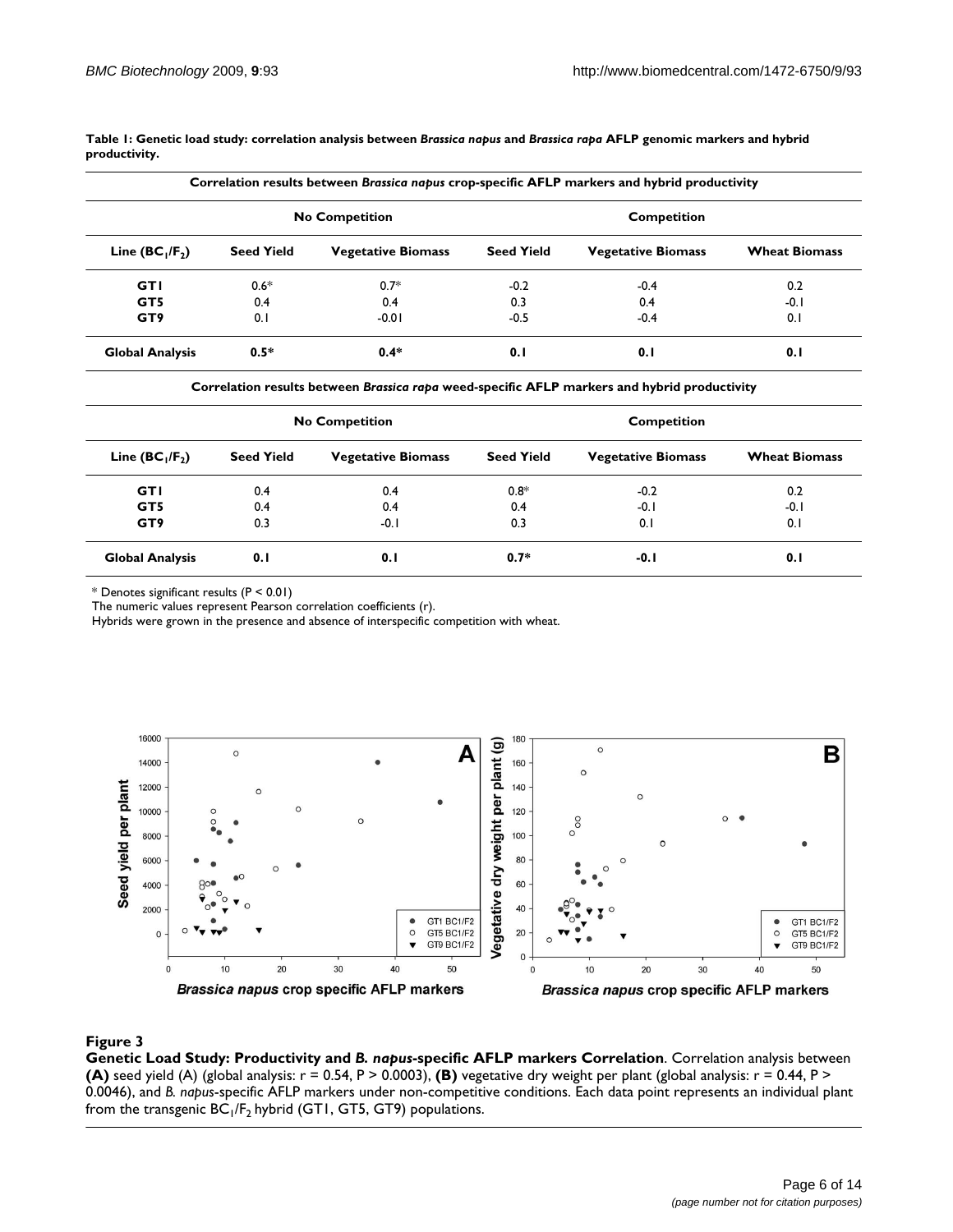

**Genetic Load Study: Productivity and** *B. rapa***-specific AFLP markers Correlation**. Correlation analysis between seed yield per plant (global analysis:  $r = 0.70$ ,  $P >$ 0.0001) and *B. rapa*-specific AFLP markers under competitive conditions. Each data point represents an individual plant from the transgenic  $BC_1/F_2$ hybrid (GT1, GT5, GT9) populations.

fluorescent marker (GFP) was also detected in the parental (BN and BR) progeny lines indicating the occurrence of gene flow among plots (Table 2). The  $F_1$  progeny populations for the BN and BR parental lines were not screened on MS medium containing the selecting imazapyr herbicide, Hence, the transgene persistence data reported in Table 2 only applies to gene flow from GT hybrid plots and not TM hybrid or homozygous plots. The decrease in transgenic individuals was greater for the TM hybrid line than the GT lines. The initial frequency of transgenic individuals in the TM hybrid line [TM(B)] was low (22% of the population), and after one field season, the frequency of transgenic individuals dropped further (i.e. less than 1%: 0.03% in competition and 0.07% in no competition) (Table 2).

#### **Discussion**

There is growing evidence that many interspecific hybrids between crops and weeds, including transgenic hybrids, have inferior performance compared with their weedy parent (reviewed in [37]), although a few exceptions have been reported [13,38]. There are many possible explanations for these observations, most of which focus on the fitness penalties associated with hybridization and backcrossing. A variety of genetic mechanisms can affect hybrid fitness [39]. Heterosis or hybrid vigor could be enhanced by the segregation of additive genetic traits or optimal environmental conditions. In cases where the crop and weedy or wild relative are the same species, there should be fewer genetic barriers to hybrid fitness and transgene persistence [37,40,41]. Unless the trait or transgene is deleterious, as in the case of TM, hybridization and introgression might easily progress, thereby potentially allowing transgene persistence. This is far more likely to occur with related weeds existing and competing in the same agro-ecosystem as the crop than with wild species, residing in non-agricultural areas where a transgenic trait may have little or no value. The performance of new genotypes introduced via transgenesis and subsequent hybridization are likely also subject to genotype × environment (G  $\times$  E) interactions [3-7,41-43].

When distantly related taxa hybridize, recombination between homologous or homoeologous chromosomes can result in irregular chromosome pairing. The latter can lead to reduced growth and fertility [37], thus decreasing potential for introgression. In addition, the dilution of weed alleles by crop alleles, i.e., genetic load, might also account for slower introgression regardless of environment [2,[6](#page-14-0)]. Our results showed a positive correlation between genetic load (estimated by *B. napus*-specific AFLP marker numbers) and plant productivity in only one of our transgenic events, GT1, a result congruent with a prior study [\[6\]](#page-14-0). No correlation was observed for the other transgenic events suggesting a strong transgenic event or genotype effect. The experimental design allowed the detection of a surprising effect--a counter genetic load finding (i.e. genetic load, conferred by crop alleles, was not detrimental to hybrid performance as originally hypothesized). In our experiments, the number of *B. napus* crop-specific AFLP markers was associated with an increase in hybrid performance (as opposed to a decrease in performance) in the GT1 hybrids in the absence of interspecific competition with wheat and weeds. Conversely, in the presence of interspecific competition with wheat, there was a strong correlation between *B. rapa* weed-specific AFLP markers and productivity, again, only for the GT1 line. These results indicate a strong  $G \times E$  interaction and that inherited crop alleles, introgressed as a result of hybridization, can be preferentially selected to ensure maximum growth potential and productivity under crop-favorable conditions (as seen in the absence of interspecific competition). Conversely, inherited weedy alleles can be preferentially selected under more "weed-like" conditions (i.e. under interspecific competitive conditions) [\[6](#page-14-0)]. We anticipate that this will continue to occur as the lines continue to backcross.

This evidence of local and situational adaptation demonstrated in our study as well as other studies indicates that many alleles are beneficial in some but not all environments [40-44]. As sessile organisms, plants must be able to maximize resource acquisition; this can be accomplished with adapted genomes. In agriculture and in our study, environmental genomic adaptation could translate to favoring some crop alleles in crops grown in monocultures where weeds are controlled; weed alleles might be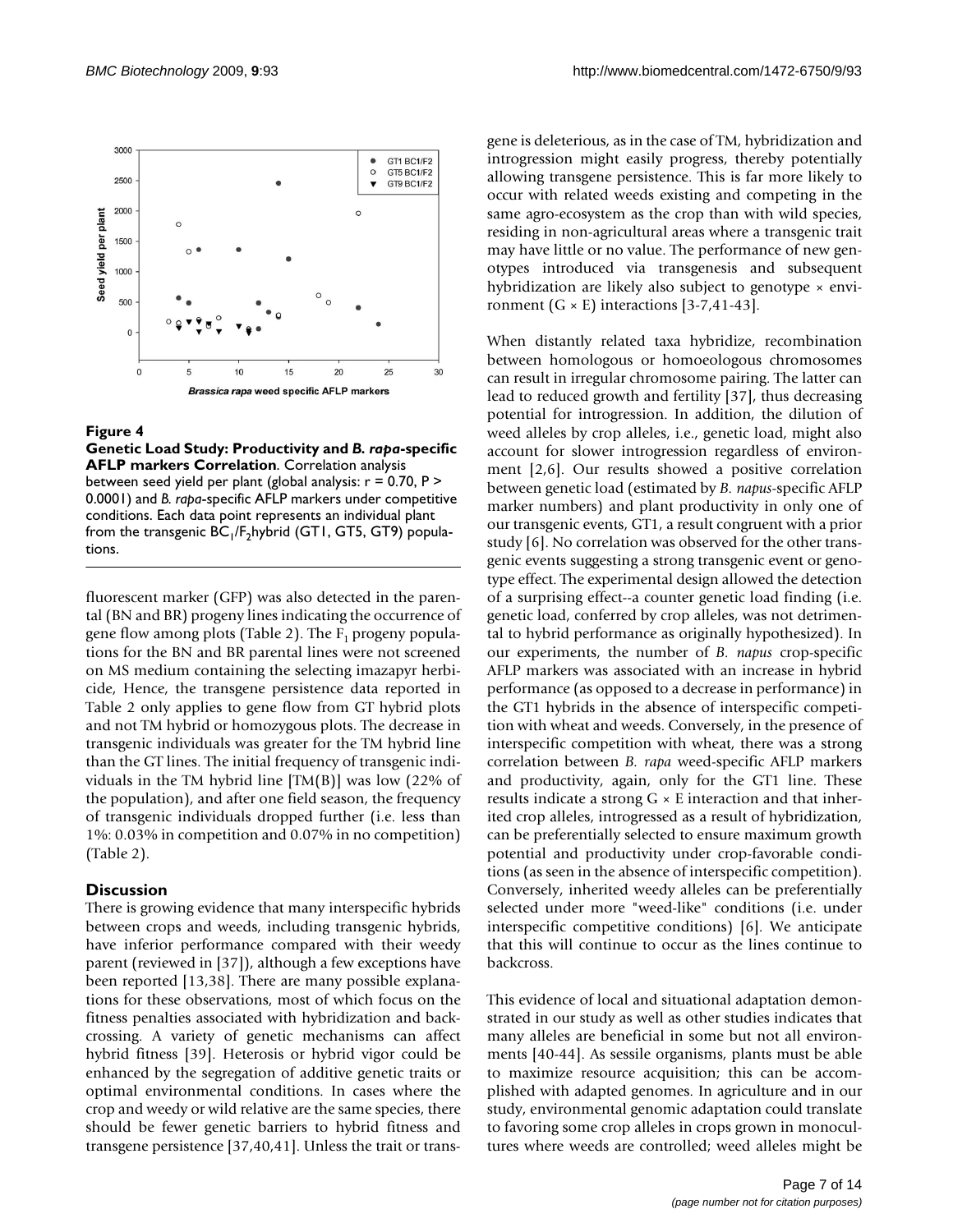

**Transgenic Mitigation Study: Productivity**. Average vegetative dry weight and seed yield (2e +4 = 20,000 seeds, 1e + 5 = 100,000 seeds, etc.) of non-transgenic *Brassica napus* (BN), *Brassica rapa* (BR), homozygous TM [TM(H)] and transgenic BC1/F2 hybrid populations [GT1, GT5, GT9 and TM(B)] being grown under non-competitive **(A and C)** and competitive field conditions **(B and D)**. Bars with the same letter do not differ statistically (P < 0.0001). Error bars represent ± standard error of the means. Note that different Y-axis scales are used among figure panels.

favored in weeds in competitive environments [22]. Dilution in either direction could be maladaptive. Environmental adaptation and trait selection are further demonstrated in a case-study performed on recombinant inbred sunflower lines [40]. Baack et al. [40] showed that crop traits (earlier flowering time, larger stem diameter, and larger flowering disk diameter) were preferentially favored in one site, while weedy traits (smaller ray and seed size) were favored at another location [40]. These studies indicate that, with regards to genetic load and trait selection, environmentally-dependent selection must be taken into consideration for every transgene, species, and situation studied [40,42-44].

#### *Transgenic event effects and genetic load*

Since transgene insertion is random, the flanking host DNA can differ significantly for individual transgenic events; hence the analysis of multiple events in the present study. Zhu et al. [\[45\]](#page-15-1) examined the transgene segregation ratios for each of our lines using controlled crosses and

progeny analysis. The GT1 and GT5 lines did not deviate from expected Mendelian segregation, indicating homeologous recombination of the transgene locus on an Agenome chromosome (the A genome is shared by the two parental taxa, *B napus* AACC- and *B. rapa* AA genomes), and hence the transgene would have a decreased chance of being lost in subsequent backcrossing as a result of genomic incompatibility. Thus, linkage effects could likely cause decreased introgression and genetic load in the GT1 line. Transgenes located on the C-genome of *B. napus* might be subject to greater genomic incompatibility since *B. rapa* does not have the C-genome of *B. napus*. Thus C-genome-localized transgenic events could be an important investigative avenue for decreasing introgression [2,27], although recent research found that homeologous recombination occurs at the same rate as homologous recombination in the *B. rapa × B. napus* system [29,46], suggesting that "safe-integration" sites in *B. napus* are unlikely [46].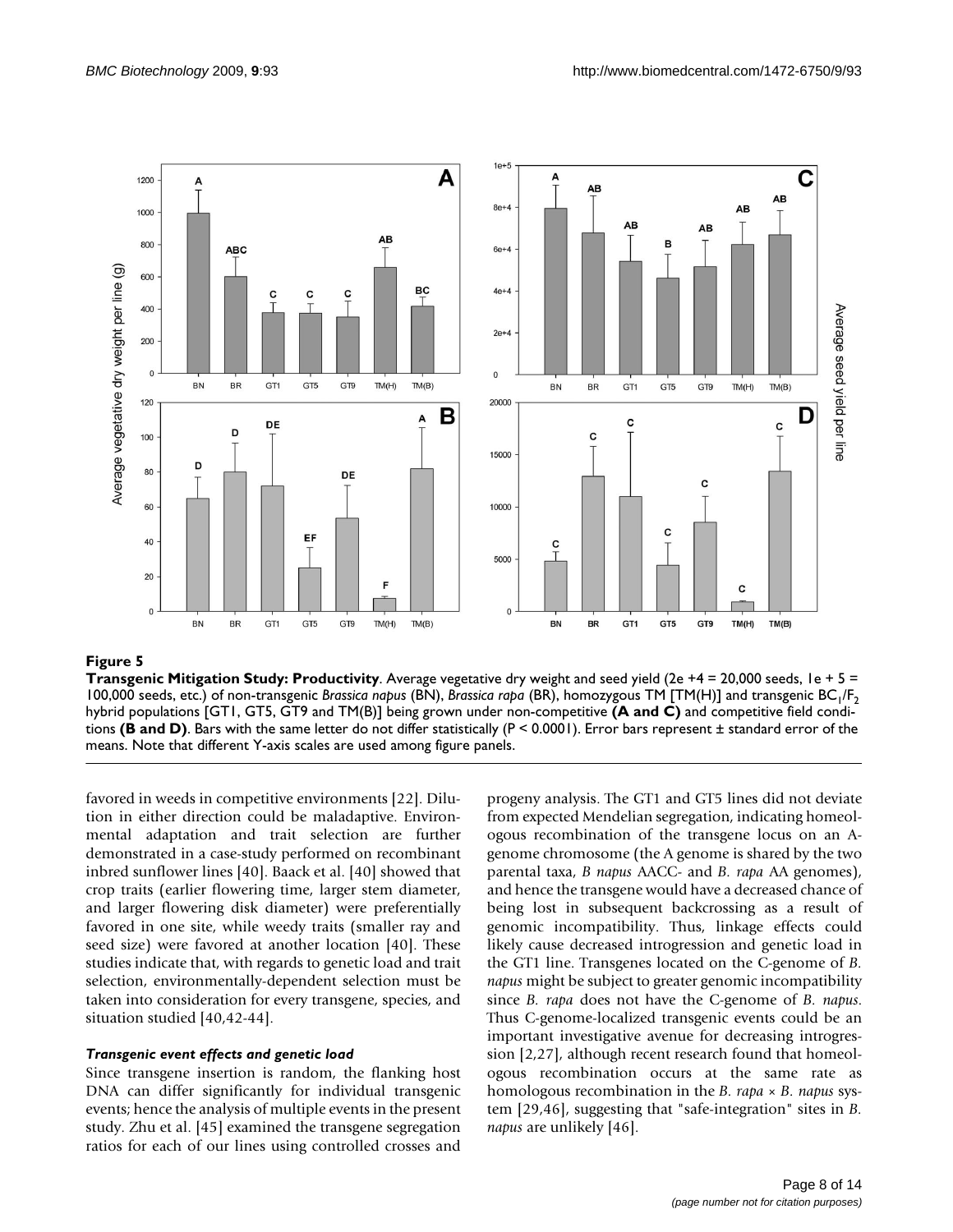| <b>Parent Populations</b> |                               |           |                                         | <b>Progeny Populations:</b><br><b>Competition</b> |                      |           |                                      | <b>Progeny Populations: No</b><br><b>Competition</b> |                      |           |                                         |     |
|---------------------------|-------------------------------|-----------|-----------------------------------------|---------------------------------------------------|----------------------|-----------|--------------------------------------|------------------------------------------------------|----------------------|-----------|-----------------------------------------|-----|
| Line                      | <b>Seeds</b><br><b>Plated</b> | on $(\%)$ | Germinati Transgenic MS<br>Ratio $(\%)$ |                                                   | <b>Seeds</b><br>Sown | on $(\%)$ | Germinati Transgenic<br>Ratio $(\%)$ | <b>MS</b>                                            | <b>Seeds</b><br>Sown | on $(\%)$ | Germinati Transgenic MS<br>Ratio $(\%)$ |     |
| <b>BN</b>                 | 125                           | 100       | 0                                       | К                                                 | 125                  | 93.9      | $\mathsf{I}$ .4                      |                                                      | 125                  | 89.1      | 2.8                                     | HI  |
| <b>BR</b>                 | 125                           | 100       | 0                                       | Κ                                                 | 125                  | 92.2      | 7.3                                  | G                                                    | 125                  | 89.8      | 5.7                                     | GH  |
| <b>GTI</b>                | 125                           | 80.7      | 55.1                                    | C                                                 | 125                  | 89.9      | 38.5                                 | D                                                    | 125                  | 88.6      | 36.8                                    | D   |
| GT5                       | 125                           | 79.3      | 63.9                                    | BС                                                | 125                  | 88.9      | 34                                   | D                                                    | 125                  | 93.3      | 37.1                                    | D   |
| GT9                       | 125                           | 90.7      | 32.1                                    | DE                                                | 125                  | 90.7      | 10.3                                 | FG                                                   | 125                  | 89.8      | 10.4                                    | FG  |
| TM(H)                     | 125                           | 86.4      | 100                                     | A                                                 | 125                  | 81.6      | 77.7                                 | <b>ABC</b>                                           | 125                  | 82.6      | 88.3                                    | AB  |
| TM(B)                     | 125                           | 87.2      | 22.4                                    | EF                                                | 125                  | 84.3      | 0.4                                  | ΙK                                                   | 125                  | 87.3      | 0.7                                     | IJΚ |

**Table 2: Transgenic mitigation study:percent germination and transgenic segregation frequencies under non-competitive and competitive conditions.**

Percent germination and transgenic frequencies were calculated for the parental (BN: *B. napus*; BR: *B. rapa*; TM(H) and hybrid BC<sub>1</sub>/F<sub>2</sub> populations (GT1, GT5, GT9, and TM) pre-season and post-harvest. Transgene persistence data reported here only applies to gene flow from GT hybrid plots and not TM hybrid or homozygous plots. Column MS represents transgenic ratio mean separation obtained by Fisher's LSD (P < 0.0001). Data was rank transformed and SAS software was used for data analysis.

#### *Engineered vs. randon transgenic event genetic load*

TM *B. napus* plants containing the dwarfing gene Δ*gai* were previously analyzed under shade-house conditions [31-34]. Homozygous TM dwarf *B. napus* plants [TM(H)] grown alone (in the absence of competition) had a much higher seed yield ( $P < 0.01$ ), and double the shoot and root biomass compared to non-transgenic counterparts (P  $\leq$  0.01). The TM(H) line also produced more leaves than tall non-transgenic plants when grown alone at 2.5-cm spacing ( $P \le 0.05$ ) and 10-cm spacing ( $P \le 0.05$ ). However, when grown in competition with tall non-transgenic cohorts, these same plants were exceedingly unfit [\[33](#page-15-0)]. The reproductive fitness of TM(H) plants, when grown in competition, was less than 12%, and the harvest index (grain-to-straw ratio) was less than 40% of that of the non-transgenic *B. napus* competitors. When grown in the absence of competition, the TM(H) line produced the greatest amount of seeds per plant [\[33\]](#page-15-0). From these studies, Al-Ahmad et al. [[33](#page-15-0)] concluded that the Δ*gai* gene greatly enhanced seed and biomass yield in a weed-free transgenic crop. However, if dwarfed plants emerged as volunteer weeds and competed with non-transgenic cohorts (and presumably other species), dwarfed plants would be eliminated from poor competitive ability, especially if selective herbicides were not used.

Our field results were congruent with the previous TM research [31-35]. When the homozygous TM line [TM(H)] was grown under agronomic non-competitive conditions, it had equivalent performance as the non-transgenic *B. napus* line with regards to seed yield and biomass. However, under competitive conditions, the TM(H) line produced the least seed and biomass and, hence, performed the poorest of all the lines that were analyzed. In terms of transgene persistence, the transgenic progeny from the backcrossed TM(B) line approached a 50- to 85-fold reduction, under competitive and non-competitive conditions, compared with the 3-fold reduction in transgene persistence with the non-TM (GT) lines. It must be noted that the final portion of the transgene persistence studies; i.e., germination of seed collected from field grown plants were carried out under optimal growth chamber conditions. This environment did not take into consideration the effects of over-wintering survivorship, dormancy issues or seedling dynamics. Consequently, when environmental factors are considered, one could potentially expect a decrease in performance (germination rates, etc) under realistic field conditions. Hence, *ex situ* analysis of transgene persistence could appear higher than it actually would be in the field [[6](#page-14-0)]. Regardless, these data do indicate that TM constructs were effective in severely limiting the impact of gene flow from transgenic crops to their wild relatives and transgene persistence. The TM approach could further be enhanced by stacking other weed mitigating transgenes, such as those that prevent seedpods from shattering or those that prevent secondary dormancy. In addition to making plants shorter the dwarfing gene could also confer pleiotropic effects such as altered flowering traits. These could conceivably also have  $G \times E$  interactions and effect fitness [42]. Depending on the trait, the pleiotropic effect could increase or decrease fitness. In this particular instance, dwarfed plants were very late flowering and also had delayed seed maturation and decreased germination. In this case, the pleiotropic effects would almost certainly decrease introgression.

Some researchers point out that dwarfing in TM is a trait that could foreseeably be selected against in the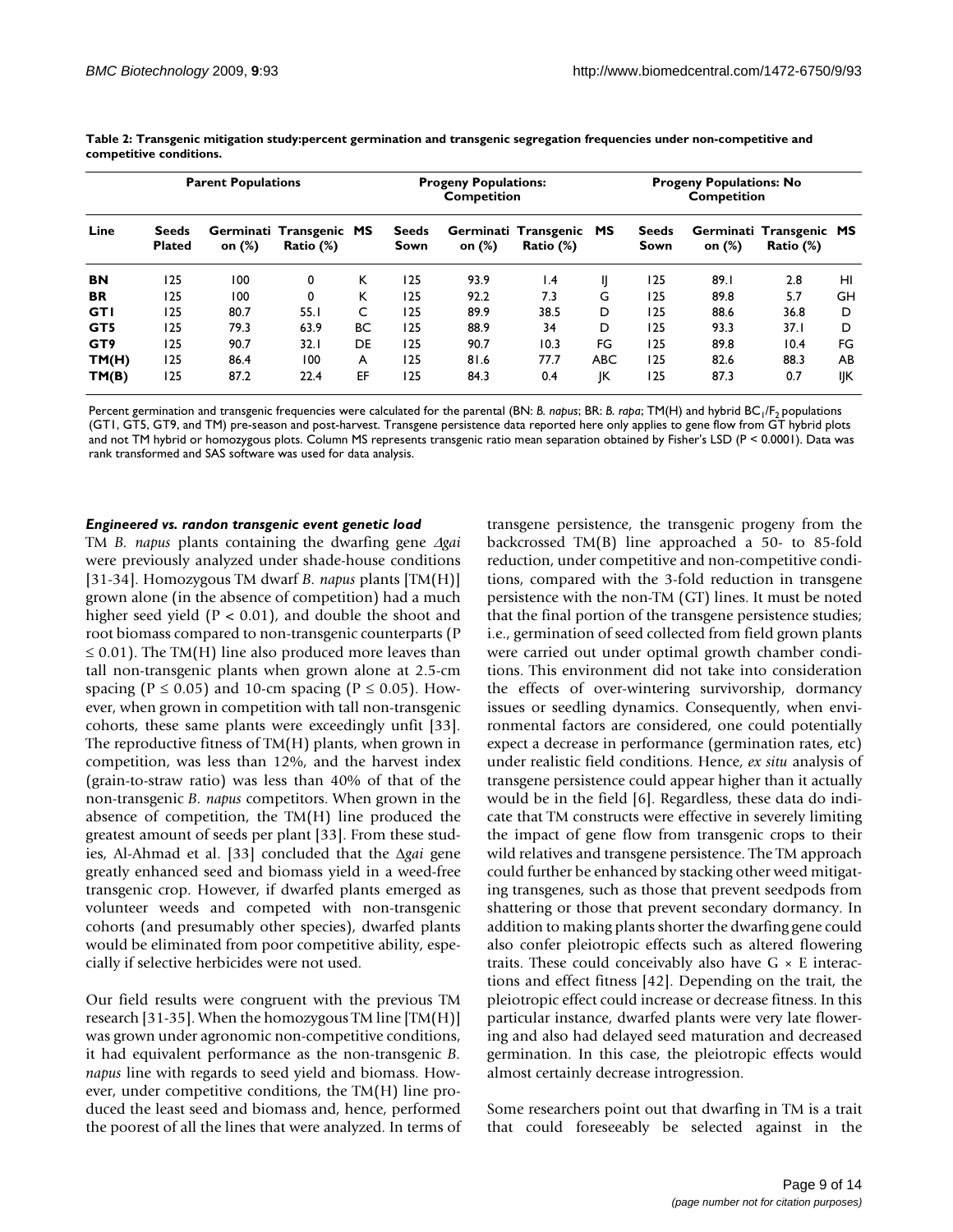hemizygous state; e.g., in semi-dwarfed plants [[45,](#page-15-1)46]. Consequently, the dwarfing allele might not be expressed as highly in first-generation hybrids because of the presence of the dominant *GAI* allele from the weedy parent genome. Therefore, hybrids containing the TM construct might not have sufficient dwarfing to be selected against in competition, yet harbor the fitness-enhancing gene from the TM construct. In subsequent generations, the deleterious allele would only be expressed in homozygous individuals, which would strongly reduce its capability to decrease fitness. Moreover, if the hybrids are fertile (as is the case for *Brassica* TM hybrids) [34], this strategy would not prevent them acting as a genetic bridge and pollinating the wild parent [37].

Reuter et al. [47] challenged the theory that dwarfed volunteers or transgenic escapees would be less competitive in feral environments. They noted that feral non-transgenic *B. napus* populations, growing in rural and urban area in northern Germany, were, on average, 41% shorter than cultivated non-transgenic *B. napus*. They attributed this height difference to phenotypic adaptation to local environments. Reuter et al. [47] concluded that, under certain environmental and ecological conditions, the proposed mitigation approach (dwarfing) could actually increase escape and persistence of transgenic varieties rather than reducing them, but their study did not consider genotype differences, local adaptation, and environmental effects such as differences in nutrient availability between agronomic and feral conditions. Our transgene persistence data indicate that even if the dwarfing trait is in the semi-dominant state, it is still effective in limiting transgene persistence. Our results indicate that when dwarfing is utilized for a containment strategy, the plants are not able to compete as well and hence persist in subsequent generations. These observations hold true regardless of whether the plants were grown in the presence or absence of interspecific competition. Hence, under the conditions and situations analyzed in this study, hybrids containing TM constructs were not effective weeds.

Different species will likely require various mitigators, and possible also for different environments [16]. Anti-shattering genes will be appropriate for many row crops that have seed shattering weedy relatives, and anti-secondary dormancy genes would be appropriate where weeds possess seed-bank longevity as part of their survival mechanisms. Anti-bolting genes (e.g. anti-kaurene oxidase preventing gibberellic acid biosynthesis) would be appropriate mitigators for biennial crops (carrots, beets) or storage crops (onions, radishes, cabbages) that have weedy relatives. Sterility genes are appropriate for vegetatively propagated species (potatoes, poplars). The waxy transgene in maize would be a good mitigator for pharmaceutical genes expressed in maize embryos, as seeds from self or cross pollination would be shrunken, and unable to

survive over-winter in most soils [16]. Thus, to choose an appropriate mitigator for each crop and environment, the researcher must seek out genes that are positive or neutral for the crop in that environment and would be detrimental to the related weedy or wild species.

#### **Conclusion**

There is a paradox regarding the apparent absence of introgression in species where gene flow is expected on the basis of sexual compatibility data. It might be that genetic load of endogenous genes on crop chromosomes moderates introgression, and this same effect could be extended and applied to transgene containment. Perhaps we do not observe extensive transgene persistence in weedy relatives, i.e., only one introgressed transgenic weedy *B. rapa* plant has been observed in the field despite the extensive commercial release of transgenic *B. napus* [[20](#page-14-2)], because of genetic load conferred by the lack of homeologous recombination or hitchhiking of crop alleles. If additional genetic load is imposed using TM, it could dramatically decrease introgression and transgene persistence to an even lower level.

#### **Methods**

#### *Parental species*

*Brassica napus* (canola, oilseed rape, OSR) is grown worldwide as an oilseed-producing crop and, after soybean, ranks second in edible oil production. *B. napus* is an allotetraploid (AACC genome, 2n = 38) and evolved through hybridization and polyploidization between the two diploid species *B. rapa* (2n = 20, AA) and *B. oleracea* (2n = 18, CC) [29,48]. *B. napus* is an excellent model crop for the study of genetic load because it can hybridize with closely related weedy species such as *B. rapa* (field mustard, wild turnip, birdseed rape) [2,4,5,18,19[,21,](#page-14-1)23,27,49-55], *Hirschfeldia incana, B.a juncea* and, to a lesser degree, with more distant relatives such as *Raphanus raphanistrum* (wild radish) [[19,[56](#page-15-2)], reviewed in [57]]. However, hybridizations between *B. napus* and *B. rapa* are the most common and often produce the most viable offspring [57].

*B. rapa*, is a common weed that can be found in and around many areas of *B. napus* cultivation. Consequently, *B. rapa* can be a nuisance to farmers because it can compete with and hence reduce the yield of crops such as *B. napus* and wheat [4,5,18,19,27,52-55,58]. The presence of weedy *B. rapa* is a major problem in parts of Canada, the US, and in the UK where OSR is grown as a staple crop for oil production [19].

#### *Plants*

#### *Genetic load study*

*B. napus* cv "Westar' transgenic events were from Halfhill et al. [4]. They contained constitutively-expressed green fluorescent protein (GFP), *mGFP5er*, and synthetic *Bacillus*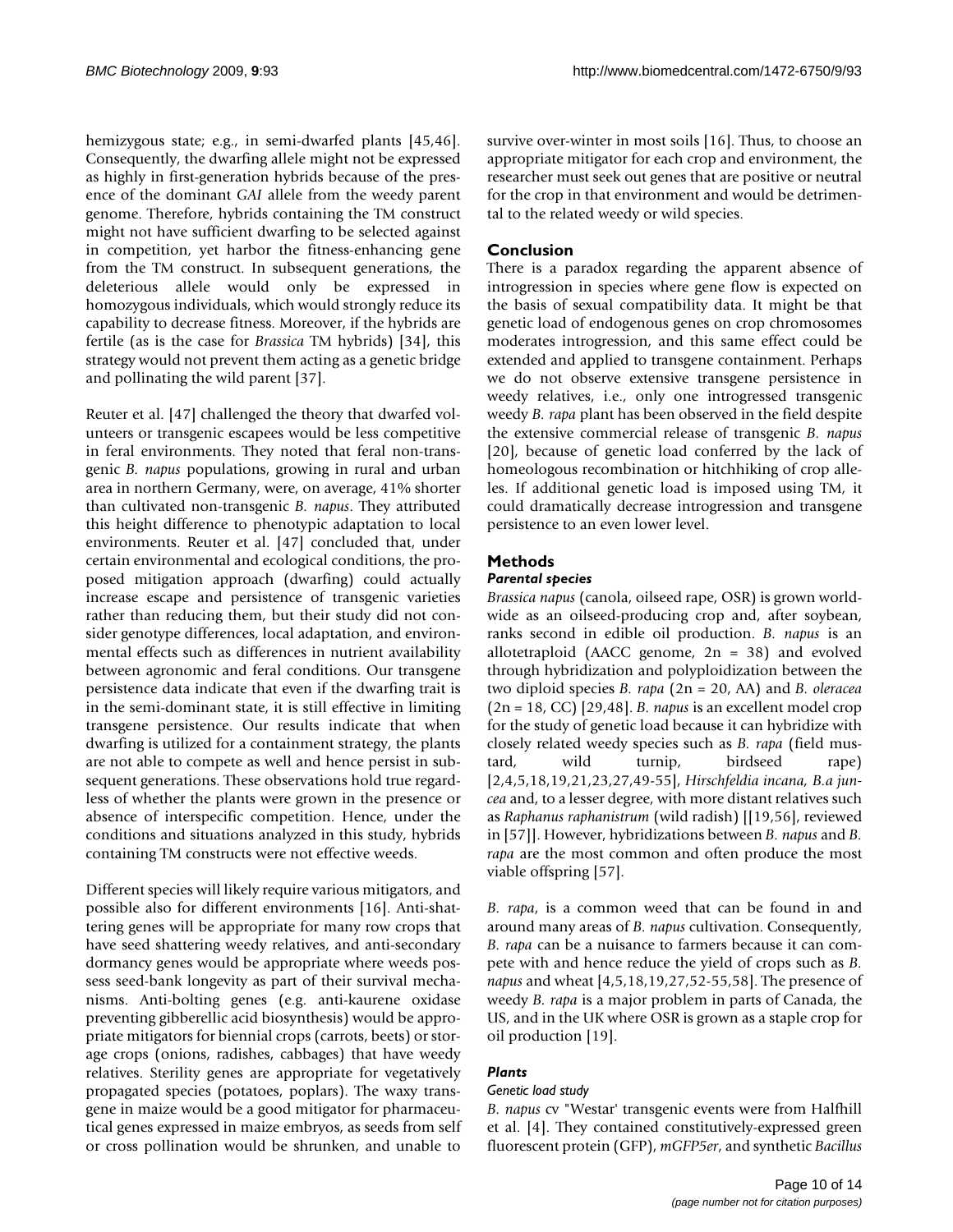*thuringiensis* (synthetic *Bt cry1Ac*) under the control of separate 35S promoters and contained a kanamycin resistance cassette. These lines were labeled as "GT" lines because they contain *GFP* and *Bt* transgenes. Of the nine independent transgenic events (GT1-9) that were produced by Halfhill et al. [4], we used three (GT1, GT5, and GT9) in both experiments in this study. Sister-hybrid lines, which contain the same transgene construct but in different insertion loci [[6](#page-14-0),37,39], were produced by hybridization with a single *B. rapa* accession (acc. 2974) from Quebec, Canada [\[6\]](#page-14-0) to produce  $BC_1/F_2$  populations (see below). Non-transgenic *B. rapa* (acc. 2974) and *B. napus* (cv Westar) parental lines were used as controls in the genetic load study (Table 3).

#### *Transgenic mitigation study*

All of the above-mentioned *Brassica* lines (*B. napus, B. rapa* and GT1, GT5 and GT9  $BC_1/F_2$  populations) were utilized along with two additional plant types: TM J9 T<sub>2</sub> *B. napus* [labeled as  $TM(H)$  throughout this manuscript; the "H" represents homozygous and TM  $BC<sub>1</sub>/F<sub>2</sub>$  mixed hybrid population (labeled as TM(B) throughout this manuscript, the "B" represents backcross). The transgenic TM(H) event, i.e. *B. napus* cv. Westar transformed with a transgene-mitigating (TM) construct, was from Al-Ahmad et al. [[33](#page-15-0)] and served as the control in the present study in comparisons with a TM  $BC_1/F_2$  [TM(B)] mixed hybrid population obtained using the *B. rapa* accession 2974 described above (Table 3). For this study, all lines were grown under intraspecific (no-competition with wheat, competition within a species) and interspecific (grown amongst wheat, competition with a different species) competition conditions in order to assess the effect of competition on transgene persistence. The TM plants contain the pPZP212-*ahas*R-Δ*gai*-1 tandem construct that confers ALS (acetolactate synthase)-herbicide resistance and dwarfing. The mitigation gene (Δ*gai*) used in this study was insensitive to the effects of endogenous and applied

|  | Table 3: Plant germplasm. |
|--|---------------------------|
|--|---------------------------|

GA [31,59,60]. The plants were also kanamycin resistant. The *ahas* and Δ*gai* genes were tightly linked to each other in the same orientation with a 15-base pair linker sequence [31].

The TM J9 event [\[33](#page-15-0)] was selected for our study because of its high productivity compared to three other TM transformants and because it outperformed its non-transgenic *B. napus* counterparts in both greenhouse and shadehouse experiments leading the authors to conclude that this line could potentially be used in future field experiments without any yield penalties [\[33](#page-15-0)].

#### *Experimental hybrid populations*

In order to investigate variation in genetic load resulting from different transgenic events, field studies were performed on four genotypically-diverse *B. napus × B. rapa* hybrid populations. These populations were composed of a mixture of  $BC_1$  and  $F_2$  individuals. This diverse population type was chosen because it mimics the type of volunteer population that might be found under actual field conditions. Previous research has also shown that Mendelian segregation patterns and the number of crop markers begin to differ among transgenic events in these generations [[6](#page-14-0)[,45](#page-15-1)]. Consequently, this population would provide the most power to discriminate genetic load effects among the events. It would also be the generation pool (i.e. post- $F_1$ ) that would yield the highest degree of cropmarker variability [[6](#page-14-0),[45](#page-15-1)].

Mixed  $BC_1/F_2$  populations were produced in the greenhouse. Homozygous GT transgenic *B. napus* lines and the TM(H) *B. napus* line were hand-crossed with non-transgenic *B. rapa* to produce  $F_1$  hybrid lines for each transgenic event. Transgenic  $F_1$  hybrids were confirmed for GFP using a hand-held long wave UV light, after which, the  $F_1$ hybrids were hand-crossed to *Brassica rapa* and crossed

| Line                  | <b>Experiments</b> | Transgenic?                                                                | Generation        | <b>Parental Lines</b> | <b>Purpose</b>                                                |
|-----------------------|--------------------|----------------------------------------------------------------------------|-------------------|-----------------------|---------------------------------------------------------------|
| Brassica napus (BN)   | <b>Both</b>        | no                                                                         | n/a               | n/a                   | crop: parental control                                        |
| Brassica rapa (BR)    | <b>Both</b>        | no                                                                         | n/a               | n/a                   | weed: parental control                                        |
| GTI hybrid            | <b>Both</b>        | <b>yes:</b> mGFP5er and Bt cry $ Ac $ mixed: $BC_1/F_2$                    |                   | BR and transgenic BN  | to study event-specific genetic<br>load                       |
| GT5 hybrid            | Both               | <b>yes:</b> mGFP5er and Bt cry $ Ac$ mixed: $BC_1/F_2$                     |                   | BR and transgenic BN  | to study event-specific genetic<br>load                       |
| GT9 hybrid            | <b>Both</b>        | <b>yes:</b> mGFP5er and Bt cry   Ac mixed: $BC_1/F_2$ BR and transgenic BN |                   |                       | to study event-specific genetic<br>load                       |
| TM homozygous [TM(H)] | TM only            | <b>yes:</b> $\Delta$ <i>gai</i> and <i>ahas</i>                            | т,                | ΒN                    | TM parental control                                           |
| TM backcross [TM(B)]  | TM only            | <b>yes:</b> $\Delta$ gai and ahas                                          | mixed: $BC_1/F_2$ | BR and transgenic BN  | To study transgene persistence<br>in a backcrossed population |

Summary of line designations, generations and parental lines for the seven plant germplasm types utilized in this study. The transgene nomenclature is as follows: *mGFP5er* (gene coding for green fluorescent protein); *Bt cry1Ac* (*Bacillus thuringiensis* insecticidal toxin gene); Δ*gai* (gibberellic acid insensitive gene); *ahas* (acetolactate synthase-herbicide resistance gene).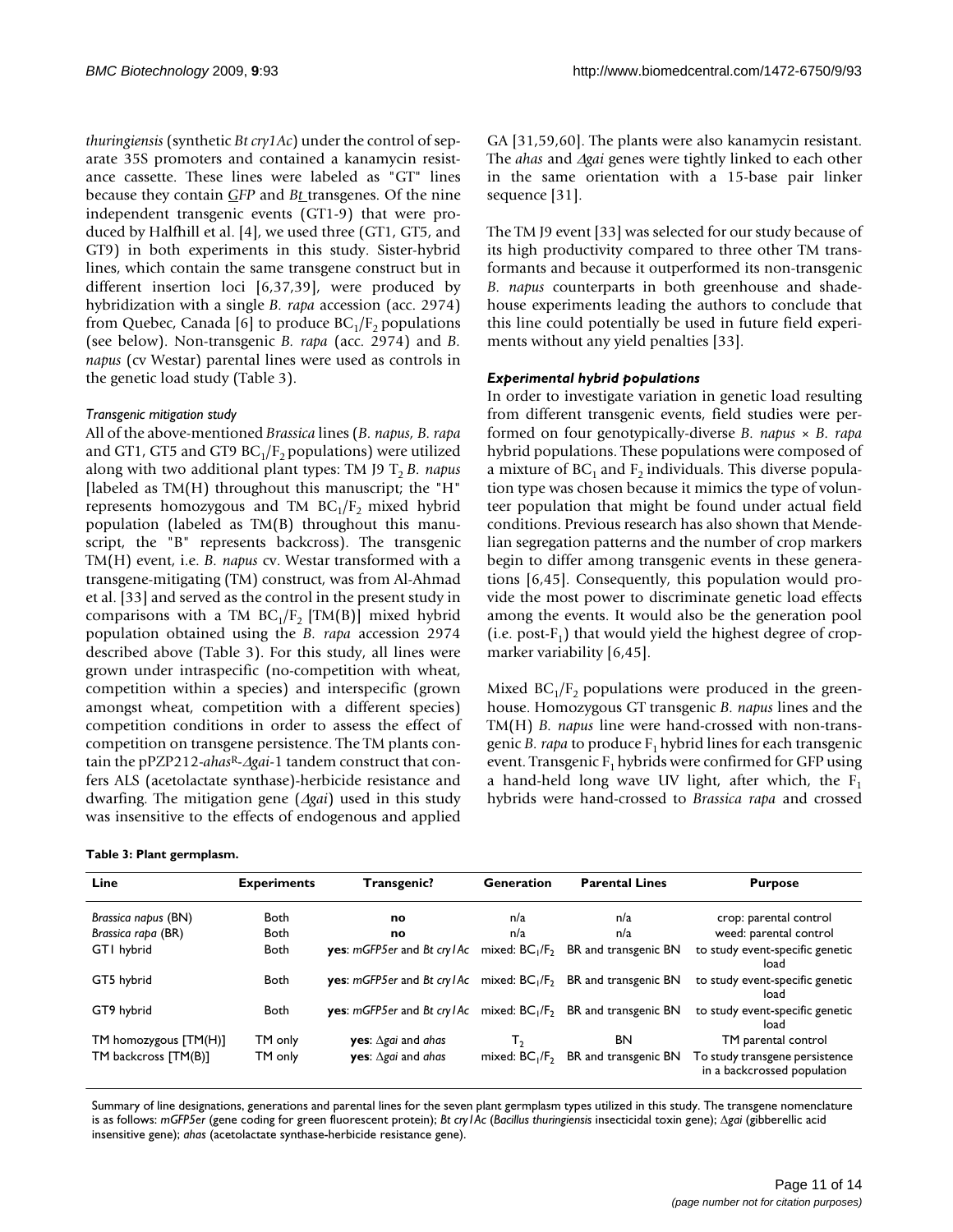amongst themselves, in order to produce mixed  $BC_1/F_2$ populations for each event.

The TM hybrids lack a visual marker and were screened on MS [61] medium containing a discriminatory dose of kanamycin (260 μM) and imazapyr (0.5 μM) after being sur-face sterilized [\[33](#page-15-0)]. After screening, the  $F_1$  TM plants were transplanted in the greenhouse and then crossed in the same manner as the GT hybrids (described above). The parental and progeny lines were screened under laboratory conditions. The parental seed stocks were screened prior to being sown in the field and the progeny seed stocks were screened post harvest (i.e. transgene persistence data, see below).

#### *Experimental design and data analysis*

Both studies were performed at the Lang Rigdon Research Farm in Tifton, GA, USA (31°27'N 83°30'W) from October 2007-June 2008. In order to characterize the weediness potential of  $BC_1/F_2$  hybrids and their non-transgenic parental lines, individual *Brassica* plants or populations were grown in conjunction with a fall planted wheat crop (*Triticum aestivum*, AGS 2000). The hybrids and parental lines were also grown in the absence of interspecific competition to assess their maximum growth and productivity potential. Soil sampling and analysis was performed on the field prior to planting. There were no soil nutrient differences found throughout the field (data not shown). Optimal agronomic practices were followed including fertilizer application, over-head irrigation, and weeding. N-P-K fertilization was applied at levels recommended to adjust fertility for agronomic wheat production. A 2 m drill was used to plant the wheat at a seeding rate of 90 kg per hectare. In the absence of insecticide treatments, plants were subjected to ambient herbivory pressure.

A completely randomized split-plot design with replication was utilized for both portions of this study. Statistical analysis included whole plot treatment and sub-plot interactions. Plant productivity data was analyzed using analysis of variance (ANOVA) using SAS version 9.2 (SAS Institute Inc, Cary, NC, USA). Rank transformation was implemented when the data did not meet equal variance or normality assumptions [62].

In the genetic load study, two-week old *Brassica* plants were transplanted into the field site two weeks after the wheat was planted (*Brassica* plants were started in the greenhouse at the same time that the wheat was planted in the field). Prior to transplanting, GFP confirmation was performed using a hand-held long wave UV light. The field site contained twenty plots (ten wheat and ten nowheat plots), fourteen sub-plots within each plot (two replicates for each parental line, three replicates for each hybrid line and one wheat only or blank plot) totaling 280 sub-plots. Sub-plots (lines) and each treatment (wheat: competition/no-competition) were randomized using SAS version 9.2.

In the transgenic mitigation study, all of the above conditions apply except that lines were sown in the field at the time that the wheat was planted instead of being transplanted. Instead of one plant per sub-plot, twenty-five seeds from each line/population were sown (hand-scattered) into  $1 \times 2$  m sub-plots. Populations were sown instead of transplanted in order to mimic a volunteer population emerging as weeds in a wheat crop. The field site contained 10 plots (5 wheat and 5 no-wheat plots), 7 subplots within each plot (for each of the lines), totaling 70 measurable sub-plots.

At plant maturity (mid-June), *Brassica* (single plant for the genetic load study or populations for the transgenic mitigation study) above-ground vegetative biomass was handharvested, dried and recorded. Plant dry weight and seed production were used to estimate total productivity. Wheat, located within a half-meter radius surrounding the *Brassica* plants, was harvested to measure the effects of competition on *Brassica* and wheat productivity.

#### *Genetic load study: AFLP markers*

AFLP analysis was used to estimate the number of specific alleles from either *B. napus* or *B. rapa* in hybrid plants. AFLP analysis was performed as described in Halfhill et al. [18] and Vos et al. [63] with minor modifications. Of the two *EcoRI* + three primers utilized in Halfhill et al. [18], only the  $E + AAG$  selective primer was used in our study. Selective amplification products were analyzed utilizing the CEQ 8000 GenomeLab system (Beckman Coulter, Fullerton, CA, USA). Results were scored utilizing the CEQ AFLP Dominant Scoring Software (bin width: 0.85). *B. napus*-specific markers (i.e., those present within the bulked *B. napus* sample and absent in the bulked *B. rapa* sample were selected and scored accordingly, as well as the reverse case for *B. rapa*-specific markers. Since AFLPs are dominant markers, DNA samples from the parental lines were bulked for analysis for several reasons: (1) to acquire a set of parent-specific markers, (2) to increase discriminatory power, and (3) to eliminate the possibility of false positive marker amplification. The DNA from individuals within the three GT hybrid populations was analyzed by plant. The number of plants sampled per line differed because of tissue availability [18[,20](#page-14-2)]. Differences in the total amount of *B. napus* and *B. rapa* AFLP markers was analyzed per line and for each treatment by analysis of variance (ANOVA) using SAS version 9.2. Correlations, between AFLP markers and plant productivity data, were analyzed in SAS using the PROC CORR program. SAS macros used in this analysis were kindly provided by Dr. Arnold M. Saxton from the University of Tennessee,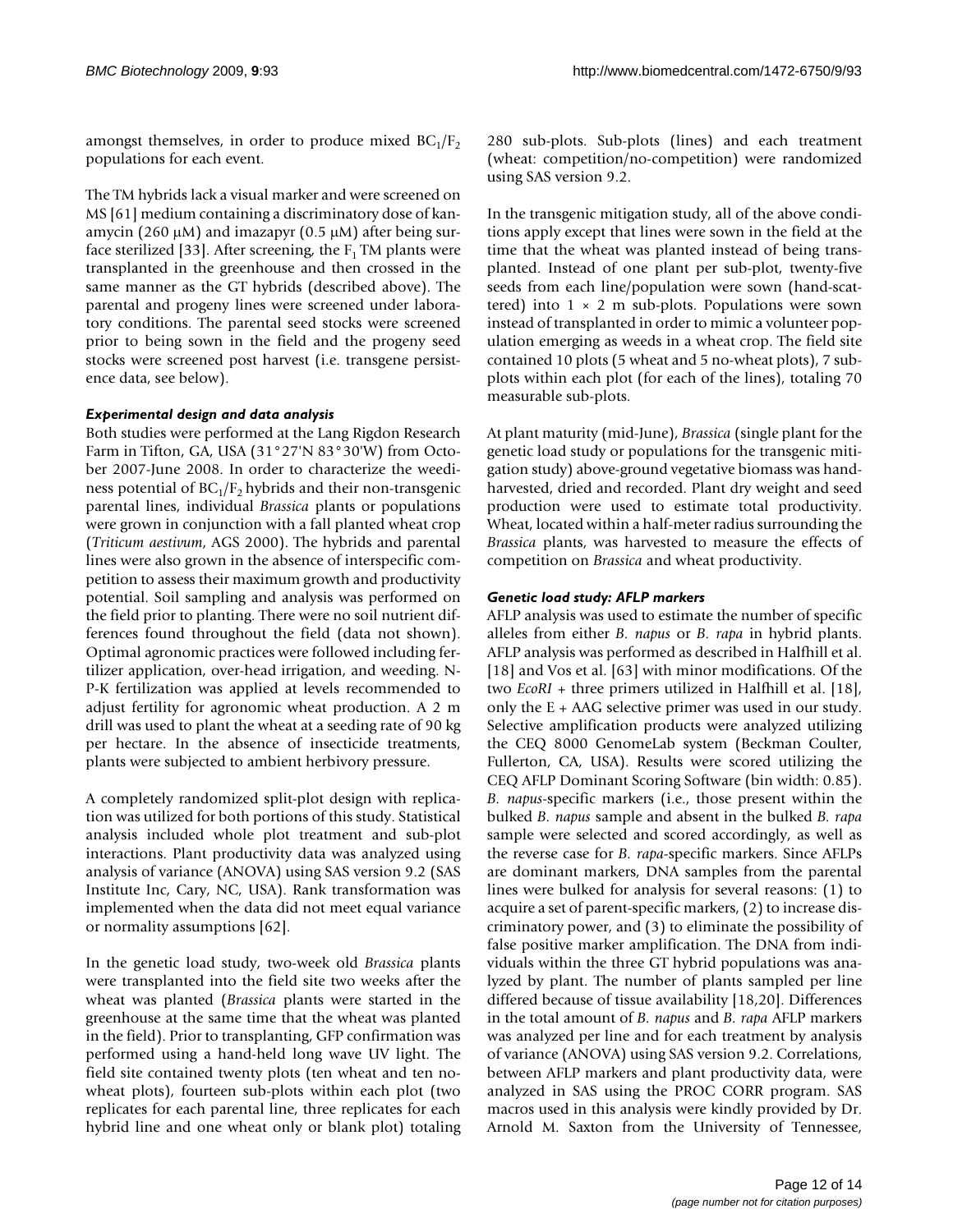Knoxville, and can be accessed on the following website [http://animalscience.ag.utk.edu/FacultyStaff/ArnoldSax](http://animalscience.ag.utk.edu/FacultyStaff/ArnoldSaxton.html) [ton.html](http://animalscience.ag.utk.edu/FacultyStaff/ArnoldSaxton.html)

#### *Transgenic mitigation study: transgene persistence data*

At plant maturity, all of the plants within an individual plot (representing separate segregating GT and TM hybrid populations as well as TM and non-transgenic parental lines) were harvested. Vegetative dry mass and seed yield data were collected (see above). For the GT hybrid and non-transgenic parental lines, a total of 125 seeds (5 replicates of 25) were plated on moist filter paper and placed in a growth chamber (16 h days,  $24^{\circ}$ C, and 60  $\mu$ mol/m<sup>2</sup> s). After a week, the GT hybrid and parental lines were screened for GFP (green florescent protein) using a handheld long wave UV light. TM lines (hybrids and homozygous parental line) were screened on MS containing kanamycin and imazapyr as above. The germination frequency was calculated by dividing the number of seeds that germinated by the number of seeds (25 seeds) that were plated. The transgene persistence frequency was then calculated by dividing the number of transgenic individuals by the number of individual plants that germinated.

#### **Authors' contributions**

**CWR**: Performed all field and lab-based experiments and data analysis described in this study and drafted the document. **RJM**: Assisted in the design and field experiment portion of this study. **HSM and MRR**: Assisted in the field experiment portion of this study as well as data collection and statistical analysis. **MDH**: Co-conceived of the genetic load portion of this study, and participated in its design and coordination. **PLR**: Participated in the design and coordination of field experiments, assisted in field experiments, field maintenance and data collection. **SIW**: Coconceived of the study and helped to revise the manuscript. **HA**: Developed the TM construct and plants used in this study. Also assisted in editing the manuscript. **JG**: Conceived of the TM portion of this study, and participated in its design and coordination and helped to revise the manuscript. **CNS**: PI, conceived of the genetic load portion of this study and participated in its design and coordinated the collaborations that made this study possible; revised the manuscript. **All authors read and consented to the final version of the paper**.

#### **Acknowledgements**

The authors wish to thank Lewayne White, Jason Burris, Matt Hassey, Laura Abercrombie, Jason Abercrombie, Blake Joyce, Brian Leckie, Ellen Reeve, and Hollis Rice for their assistance in planting, field maintenance, and data collection. We would like to thank Arnold Saxton for providing the SAS macros utilized in this study. We would also like to thank the staff at the University of Georgia Lang-Rigdon Research Facility in Tifton, GA, the staff at the University of Tennessee Institute of Agriculture and the Tennessee Agriculture Experimental Station in Knoxville for facilities and technical

support. The USDA Biotechnology Risk Assessment Grant Program funded this research. All research followed USDA-APHIS-BRS regulations.

#### **References**

- 1. James C: **Global Status of Commercialized Biotech/GM Crops: 2007.** In *ISAAA Brief Volume 37*. ISAAA: Ithaca, NY (croplife.intraspin.com/Biotech) .
- 2. Stewart CN Jr, Halfhill MD, Warwick SI: **[Transgene introgression](http://www.ncbi.nlm.nih.gov/entrez/query.fcgi?cmd=Retrieve&db=PubMed&dopt=Abstract&list_uids=14526376) [from genetically modified crops to their wild relatives.](http://www.ncbi.nlm.nih.gov/entrez/query.fcgi?cmd=Retrieve&db=PubMed&dopt=Abstract&list_uids=14526376)** *Nature Reviews Genetics* 2003, **4:**806-817.
- 3. Hails RS, Morley K: **Genes invading new populations: a risk assessment perspective.** *Trends in Ecology and Evolution* 2006, **20:**245-252.
- 4. Halfhill MD, Richards HA, Mabon SA, Stewart CN Jr: **Expression of GFP and Bt transgenes in** *Brassica napus* **and hybridization and introgression with** *Brassica rapa* **.** *Theoretical and Applied Genetics* 2001, **103:**659-667.
- 5. Halfhill MD, Zhu B, Warwick SI, Raymer PL, Millwood RJ, Weissinger AK, Stewart CN Jr: **Hybridization and backcrossing between transgenic oilseed rape and two related weed species under field conditions.** *Environmental Biosafety Research* 2004, **1:**19-28.
- <span id="page-14-0"></span>6. Halfhill MD, Sutherland J, Moon HS, Poppy G, Warwick SI, Wessinger AK, Rufty TW, Raymer P, Stewart CN Jr: **Growth, productivity and competitiveness of introgressed weedy** *Brassica rapa* **hybrids selected for the presence of Bt** *cry1Ac* **and** *gfp* **[trans](http://www.ncbi.nlm.nih.gov/entrez/query.fcgi?cmd=Retrieve&db=PubMed&dopt=Abstract&list_uids=16101783)[genes.](http://www.ncbi.nlm.nih.gov/entrez/query.fcgi?cmd=Retrieve&db=PubMed&dopt=Abstract&list_uids=16101783)** *Molecular Ecology* 2005, **14:**3177-3189.
- 7. Jenczewski E, Ronfort J, Chevre AM: **[Crop-to-wild gene flow,](http://www.ncbi.nlm.nih.gov/entrez/query.fcgi?cmd=Retrieve&db=PubMed&dopt=Abstract&list_uids=15615064) [introgression and possible fitness effects of transgenes.](http://www.ncbi.nlm.nih.gov/entrez/query.fcgi?cmd=Retrieve&db=PubMed&dopt=Abstract&list_uids=15615064)** *Environmental Biosafety Research* 2003, **2:**9-24.
- Légère A: Risks and consequences of gene flow from herbi**cide-resistant crops: canola (***Brassica napus* **[L.\) as a case](http://www.ncbi.nlm.nih.gov/entrez/query.fcgi?cmd=Retrieve&db=PubMed&dopt=Abstract&list_uids=15593291) [study.](http://www.ncbi.nlm.nih.gov/entrez/query.fcgi?cmd=Retrieve&db=PubMed&dopt=Abstract&list_uids=15593291)** *Pest Management Science* 2005, **61:**292-300.
- 9. Chapman MA, Burke JM: **[Letting the genie out of the bottle: the](http://www.ncbi.nlm.nih.gov/entrez/query.fcgi?cmd=Retrieve&db=PubMed&dopt=Abstract&list_uids=16626466) [population genetics of genetically modified crops.](http://www.ncbi.nlm.nih.gov/entrez/query.fcgi?cmd=Retrieve&db=PubMed&dopt=Abstract&list_uids=16626466)** *New Phytologist* 2006, **170:**429-443.
- 10. Stewart CN Jr, All JN, Raymer PL, Ramachandran S: **Increased fitness of transgenic insecticidal rapeseed under insect selection pressure.** *Molecular Ecology* 1997, **6:**773-779.
- 11. Stewart CN Jr, Richards HA, Halfhill MD: **[Transgenic plants and](http://www.ncbi.nlm.nih.gov/entrez/query.fcgi?cmd=Retrieve&db=PubMed&dopt=Abstract&list_uids=11056815) [biosafety: science, misconceptions and public perceptions.](http://www.ncbi.nlm.nih.gov/entrez/query.fcgi?cmd=Retrieve&db=PubMed&dopt=Abstract&list_uids=11056815)** *BioTechniques* 2000, **29:**832-843.
- 12. Pinstrup-Anderson P, Schiøler E: **Seeds of Contention.** The John Hopkins University Press. Baltimore, Maryland; 2000.
- 13. Snow AA, Pilson D, Rieseburg LH, Paulsen MJ, Pleskac N, Reagon MR, Wolf DE, Selbo SM: **A Bt transgene reduces herbivory and enhances fecundity in wild sunflowers.** *Ecological Applications* 2003, **13:**279-286.
- 14. Ellstrand NC, Hoffman CA: **Hybridization as an avenue for escape of engineered genes.** *BioScience* 1990, **40:**438-442.
- 15. Ellstrand NC: **[Current knowledge of gene flow in plants: impli](http://www.ncbi.nlm.nih.gov/entrez/query.fcgi?cmd=Retrieve&db=PubMed&dopt=Abstract&list_uids=12831483)[cations for transgene flow.](http://www.ncbi.nlm.nih.gov/entrez/query.fcgi?cmd=Retrieve&db=PubMed&dopt=Abstract&list_uids=12831483)** *Philosophical transactions of the Royal Society of London. Series B, Biological sciences* 2003, **358:**1163-1170.
- 16. Gressel J: **Genetic Glass Ceilings Transgenics for Crop Biodiversity.** Johns Hopkins University Press. Baltimore, Maryland; 2008.
- 17. Muller HJ: **[Our load of mutations.](http://www.ncbi.nlm.nih.gov/entrez/query.fcgi?cmd=Retrieve&db=PubMed&dopt=Abstract&list_uids=14771033)** *American Journal of Human Genetics* 1950, **2:**111-176.
- 18. Halfhill MD, Millwood RJ, Weissinger AK, Warwick SI, Stewart CN Jr: **Additive transgene expression and genetic introgression in multiple GFP transgenic crop × weed hybrid generations.** *Theoretical and Applied Genetics* 2003, **107:**1533-1540.
- 19. Warwick SI, Simard MJ, Légère A, Braun L, Beckie HJ, Mason P, Zhu B, Stewart CN Jr: **Hybridization between** *Brassica napus* **L. and its wild relatives:** *B. rapa* **L.,** *Raphanus raphanistrum* **L. and** *Sinapis arvensis* **L., and** *Erucastrum gallicum* **(Wild.) O.E. Schulz.** *Theoretical and Applied Genetics* 2003, **107:**528-539.
- <span id="page-14-2"></span>20. Warwick SI, Légère A, Simard MJ, James T: **Do escaped transgenes persist in nature? The case of an herbicide resistance transgene in a weedy** *Brassica rapa* **[population.](http://www.ncbi.nlm.nih.gov/entrez/query.fcgi?cmd=Retrieve&db=PubMed&dopt=Abstract&list_uids=17971090)** *Molecular Ecology* 2008, **17:**1387-1395.
- <span id="page-14-1"></span>21. Moon HS, Halfhill MD, Good LL, Raymer PL, Stewart CN Jr: **Characterization of directly transformed weedy** *Brassica rapa* **and introgressed** *B. rapa* **with Bt** *crylAc* **and** *gfp* **[genes.](http://www.ncbi.nlm.nih.gov/entrez/query.fcgi?cmd=Retrieve&db=PubMed&dopt=Abstract&list_uids=17333014)** *Plant Cell Reports* 2007, **26:**1001-1010.
- 22. Warwick SI, Stewart CN Jr: **Crops Come from Wild Plants - Domestication, Transgenes, and Linkage Together Shape**